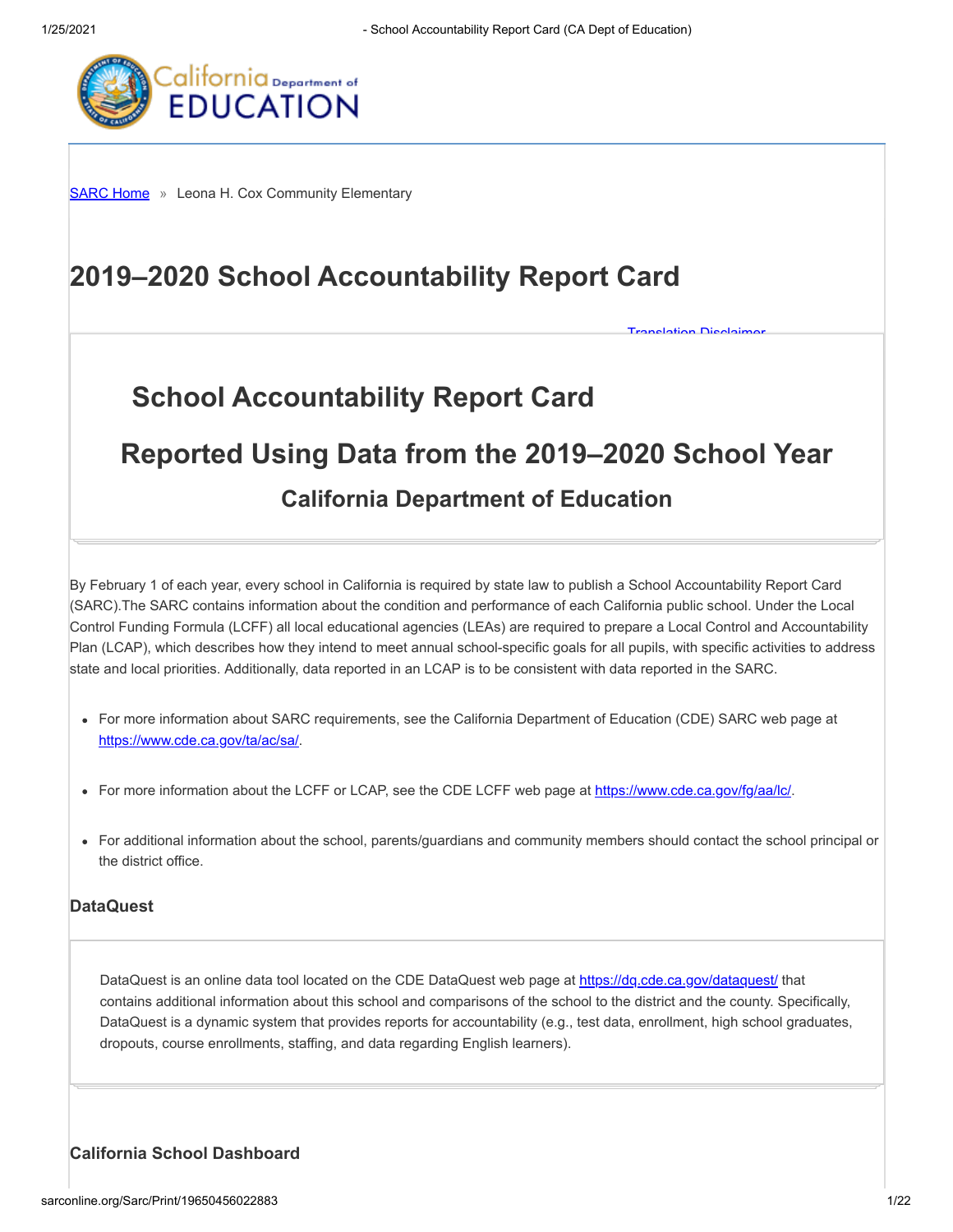The California School Dashboard (Dashboard)<https://www.caschooldashboard.org/> reflects California's new accountability and continuous improvement system and provides information about how LEAs and schools are meeting the needs of California's diverse student population. The Dashboard contains reports that display the performance of LEAs, schools, and student groups on a set of state and local measures to assist in identifying strengths, challenges, and areas in need of improvement.

#### **Heather Drew, Principal**

• Principal, Leona H. Cox Community Elementary



#### **About Our School**

#### **Believe, Achieve, Succeed!!!!**

My name is Heather Drew and I am very fortunate to serve as the Principal of Leona Cox Community School. Leona Cox is a place where strong connections are made between home and school, now more than ever, and it is also a place where all staff members are committed to helping children Succeed Every Day! Our staff is excited to help continue to move Leona Cox and its students along the path of excellence during these challenging times in education and our world.

I believe that one of the most important aspects of my work as the Principal of Leona Cox is continuing to build meaningful relationships with students, families, and teachers as well as with the greater Leona Cox Learning Community. This being said, it is very important for me, as well as Mrs. Day, our Assistant Principal, to be visible when students and parents are on campus, meeting with parents at Coffee with the Principal, PTA and ELAC, and popping into Zoom meetings building relationships with your child(ren) throughout the year. I have found that kids really appreciate a person who genuinely invests in them by listening, learning alongside them, and by being fair and consistent. In addition, it will be particularly important for me to make sure that you and your child feel safe and respected at our school. If you ever have a concern, please do not hesitate to call the main office or email me. I believe open communication is very important in a school, and for this reason, I will always encourage you to reach out to your child's teacher first, to a member of the office staff, our assistant principal, or to me with any questions you may have.

At Leona Cox, we have many things to be proud of and I look forward to working as a TEAM. I thank you in advance for continuing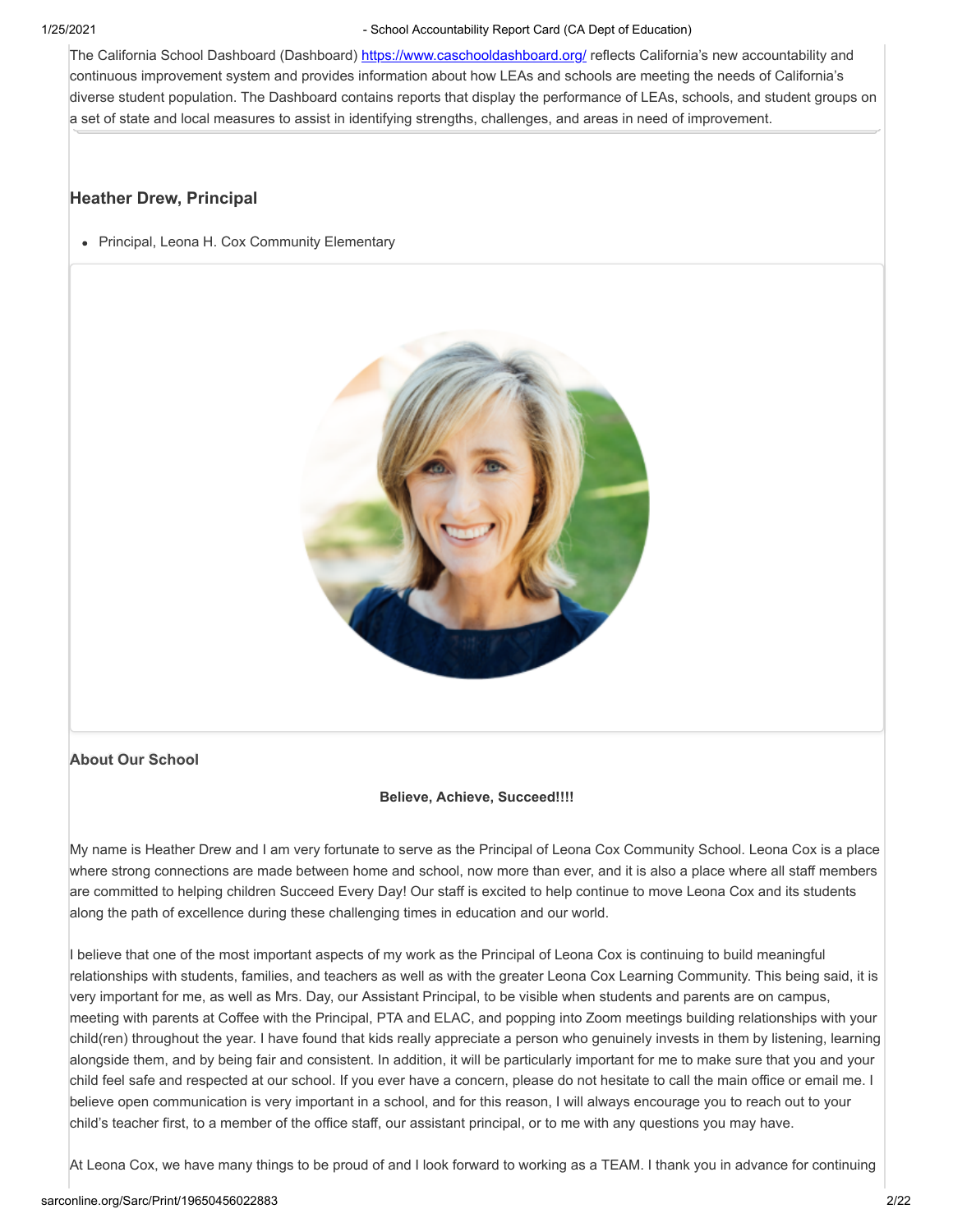to provide support in this amazing learning community! Let's keep our kids reading, writing, problem-solving, and engaged with their teacher throughout the year!

Together, We Win!

#### **Principal's Comment**

Mrs. Heather Drew

#### **Contact**

Leona H. Cox Community Elementary 18643 Oakmoor St. Canyon Country, CA 91351

Phone: 6612522100 Email: [hdrew@sssd.k12.ca.us](mailto:hdrew@sssd.k12.ca.us)

#### **About This School**

### **Contact Information (School Year 2020–2021)**

| District Contact Information (School Year 2020-2021) |                                                    |  |  |  |  |
|------------------------------------------------------|----------------------------------------------------|--|--|--|--|
| <b>District Name</b>                                 | <b>Sulphur Springs Union</b>                       |  |  |  |  |
| <b>Phone Number</b>                                  | $(661)$ 252-5131                                   |  |  |  |  |
| Superintendent                                       | Catherine Kawaguchi                                |  |  |  |  |
| <b>Email Address</b>                                 | ckawaguchi@sssd.k12.ca.us                          |  |  |  |  |
| Website                                              | http://www.sssd.k12.ca.us                          |  |  |  |  |
|                                                      |                                                    |  |  |  |  |
|                                                      | School Contact Information (School Year 2020-2021) |  |  |  |  |
| <b>School Name</b>                                   | Leona H. Cox Community Elementary                  |  |  |  |  |
| <b>Street</b>                                        | 18643 Oakmoor St.                                  |  |  |  |  |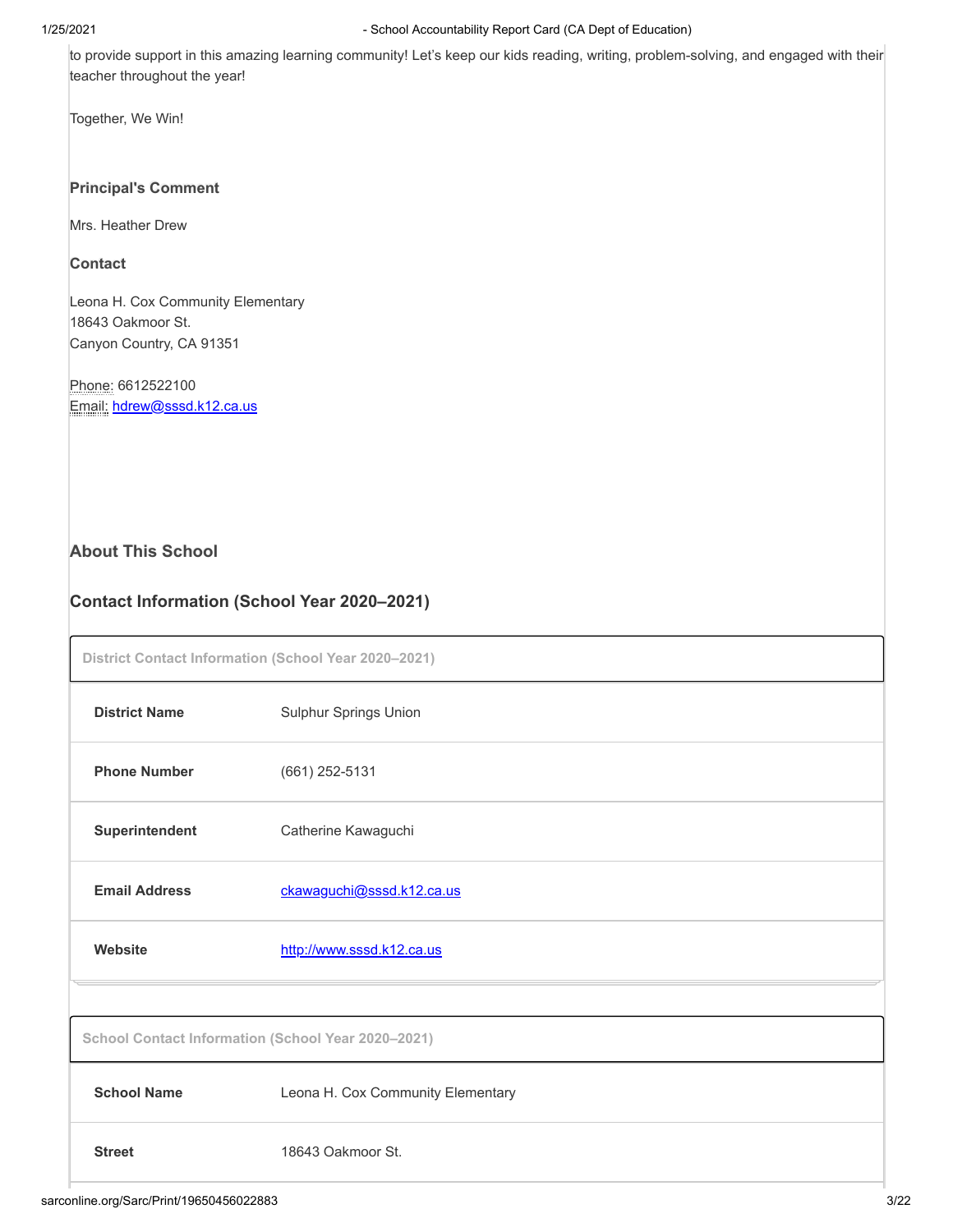|                                             | School Description and Mission Statement (School Year 2020-2021) |
|---------------------------------------------|------------------------------------------------------------------|
|                                             | Last updated: 1/7/2021                                           |
| <b>County-District-School</b><br>(CDS) Code | 19650456022883                                                   |
| Website                                     | https://www.sssd.k12.ca.us/LeonaCox                              |
| <b>Email Address</b>                        | hdrew@sssd.k12.ca.us                                             |
| Principal                                   | Heather Drew, Principal                                          |
| <b>Phone Number</b>                         | 6612522100                                                       |
| City, State, Zip                            | Canyon Country, Ca, 91351                                        |

#### **Mission Statement**

We, the Professional Learning Community at Leona Cox Community School:

BELIEVE that we will meet the learning needs of all students who will ACHIEVE academic success in a caring, safe, supportive, learning environment, and SUCCEED in reaching specific, measurable, and articulated goals while becoming citizens of good character.

#### **Description**

Leona Cox Community School is located in Santa Clarita Valley, as part of the Sulphur Springs Union School District. The multi-leveled campus' school attendance boundaries include single-family homes, mobile home parks, and apartment complexes.

Leona Cox School opened its doors to students in 1964. Today the school serves approximately 462 students, in preschool through sixth grade. Leona Cox is a Title One school that utilizes TK-6th grade. In addition to the sixteen regular education classrooms, there are 5 Special Day preschool classes, serving communicatively challenged children, and 3 Autism classes, serving students with a diagnosis of Autism along with moderate to severe delays in cognitive functioning and language development. Also on campus is the Bridge program, serving students with significant speech/language delays who require more than speech therapy, but do not require a self-contained Special Day Class (SDC) program. Students attend Bridge for 90 minutes, two times per week, to work on speech/language development, social skills, and academic readiness skills. In addition, we have Occupational Therapist (OT) and Physical Therapist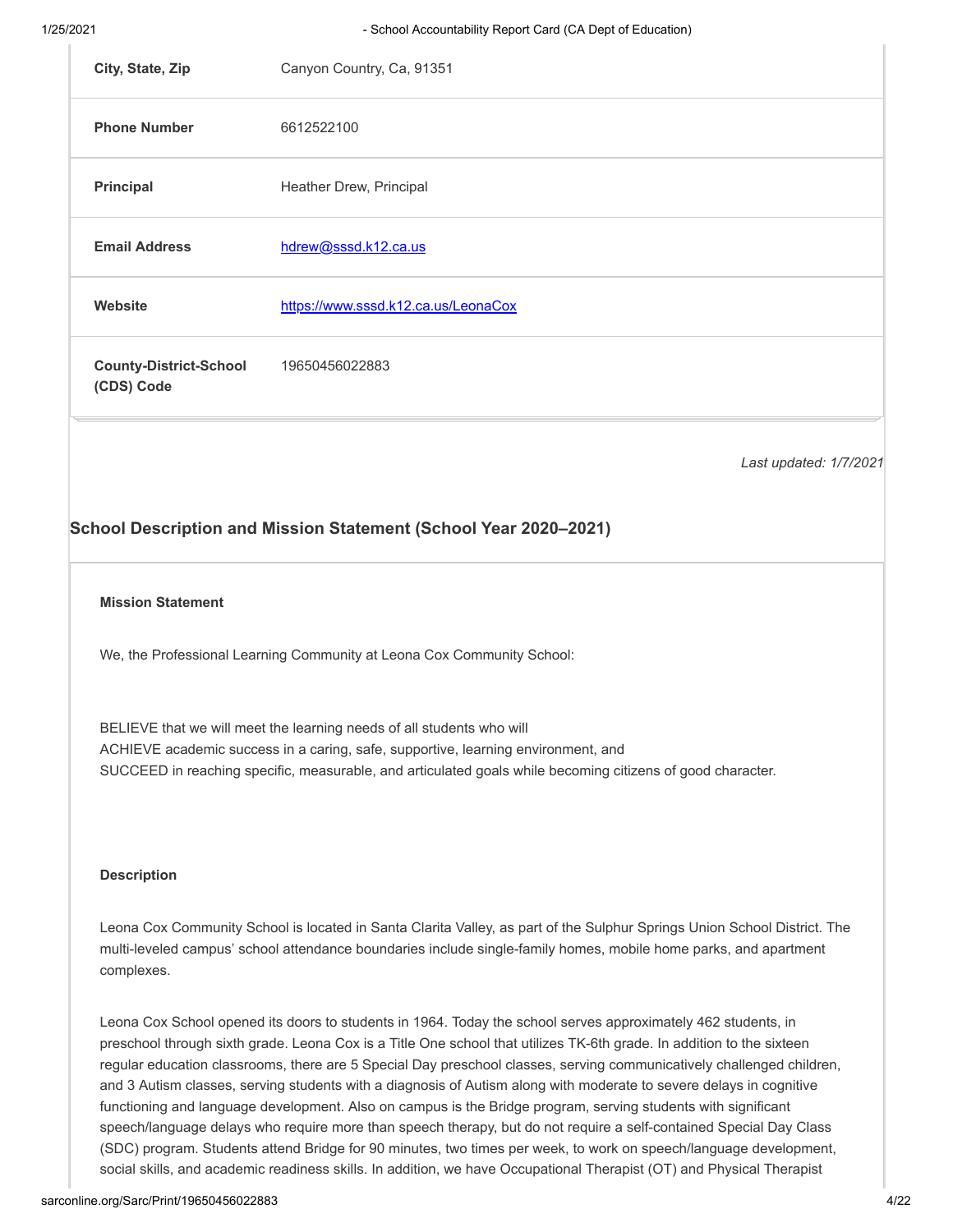(PT) clinics on site staffed by specialists. We have a state preschool on campus which works with our Special Education preschoolers, providing opportunities for integration into a regular preschool setting. The support staff includes 5 Speech and Language Specialists, a Resource Teacher, 2 School Psychologists, an Adaptive P.E. Teacher, and an Occupational Therapist.

Leona Cox School is an ethnically diverse school with 57% Hispanic students, 26% White students, 7% African American students, 7% Asian students, and 3% students from multiple races. The school is linguistically diverse as well with approximately 27% percent of students identified as English Learners. Although Spanish is the dominant non-English home language, there are six other home languages used by students in the school. Approximately 58% percent of Leona Cox students are identified as Socioeconomically Disadvantaged.

Parent involvement and parent volunteers play an essential role in the success of Leona Cox students with extracurricular activities and in-house enrichment programs such as Cultivating Creative Minds visual and performing arts programs.

Our school improvement goals for 2020-2021 will focus on Math by improving students' communicating reasoning for all grade levels and subgroups, Integrated and Designated English Language Development, the continued implementation of CHAMPS and Capturing Kids Hearts, our proactive behavior support plans, and social/emotional learning that supports the child as a whole. Leona Cox School staff is committed to improving student achievement through the framework of our Professional Learning Community using:

- Collaborative teams
- Data analysis to drive instruction
- Engaging, rigorous standards-based curriculum
- Instructional strategies, techniques and technology to meet the needs of diverse learners
- Informing parents and community members about various aspects of the educational programs
- Promoting a clean and safe learning environment
- Providing effective communication between home, school and the community

Technology continues to be a significant focus, with every classroom outfitted with a wireless teacher laptop computer, one or two SMART Boards, a document camera, a teacher iPad and a ratio of three to one student iPads. The school also has a class set Chromebooks per grade level, which are shared; each 4th, 5th, and 6th grade classroom hastheir own set of Chromebooks. The school houses a Computer Lab with a SMART Board, printers, 34 desktop computers, and Computer Tech Aide. Every student has supervised Internet access and works toward achieving grade level technology standards. Likewise, Leona Cox has a state-of-the art Science Lab that includes a Smart TV, ELMO, and Apple Docking Station. Additionally, our library has a student to book ratio of over 25:1. There exists a strong sense of pride, commitment, and caring among the staff, students, parents, and the community of Leona Cox School. We all Believe, Achieve and Succeed at Leona Cox School!

*Last updated: 1/25/2021*

#### **Student Enrollment by Grade Level (School Year 2019–2020)**

| <b>Grade Level</b>        | Kindergarten   | Grade 1 |    |    | Grade 2   Grade 3   Grade 4   Grade 5 |    | ∣ Grade 6 I | <b>Total Enrollment</b> |  |
|---------------------------|----------------|---------|----|----|---------------------------------------|----|-------------|-------------------------|--|
| <b>Number of Students</b> | 6 <sup>1</sup> | 54      | 53 | 62 | 60                                    | 58 | 70          | 421                     |  |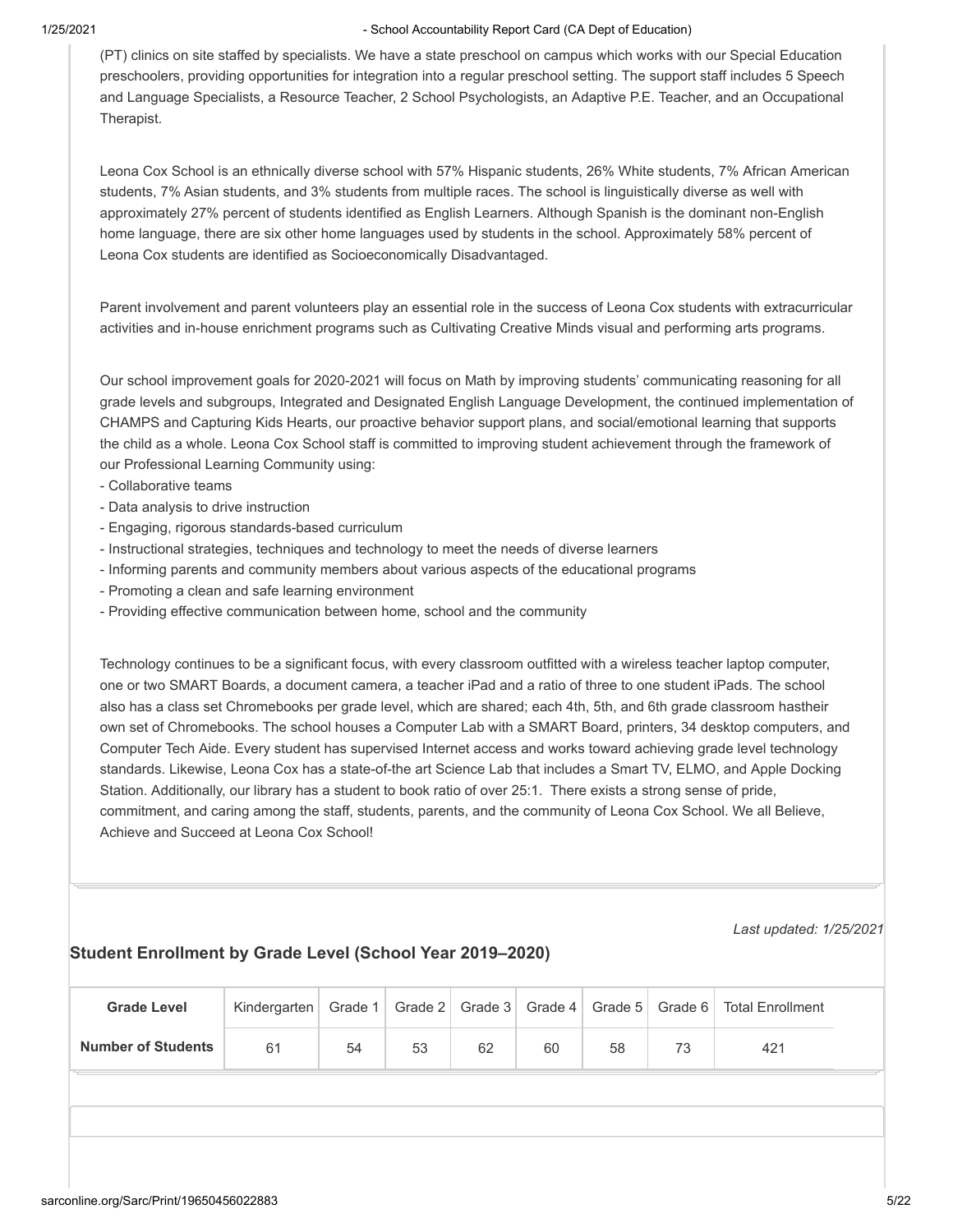

*Last updated: 1/21/2021*

#### **Student Enrollment by Student Group (School Year 2019–2020)**

| <b>Student Group</b>               | <b>Black or African American</b> | American Indian or Alaska Native |                  |  | Asian                             | Filipino | Hispanic or La      |
|------------------------------------|----------------------------------|----------------------------------|------------------|--|-----------------------------------|----------|---------------------|
| <b>Percent of Total Enrollment</b> | 5.00%                            | 0.20%                            |                  |  | 2.40%                             | 5.20%    | 63.90 %             |
|                                    |                                  |                                  |                  |  |                                   |          |                     |
| <b>Student Group (Other)</b>       | Socioeconomically Disadvantaged  |                                  | English Learners |  | <b>Students with Disabilities</b> |          | <b>Foster Youth</b> |
| <b>Percent of Total Enrollment</b> | 63.20 %                          | 22.10 %                          | 12.60 %          |  | 1.00%                             |          |                     |
|                                    | ◀                                |                                  |                  |  |                                   |          |                     |

## **State Priority: Basic**

The SARC provides the following information relevant to the State priority: Basic (Priority 1):

- Degree to which teachers are appropriately assigned and fully credentialed in the subject area and for the pupils they are teaching;
- Pupils have access to standards-aligned instructional materials; and
- School facilities are maintained in good repair

#### **Teacher Credentials**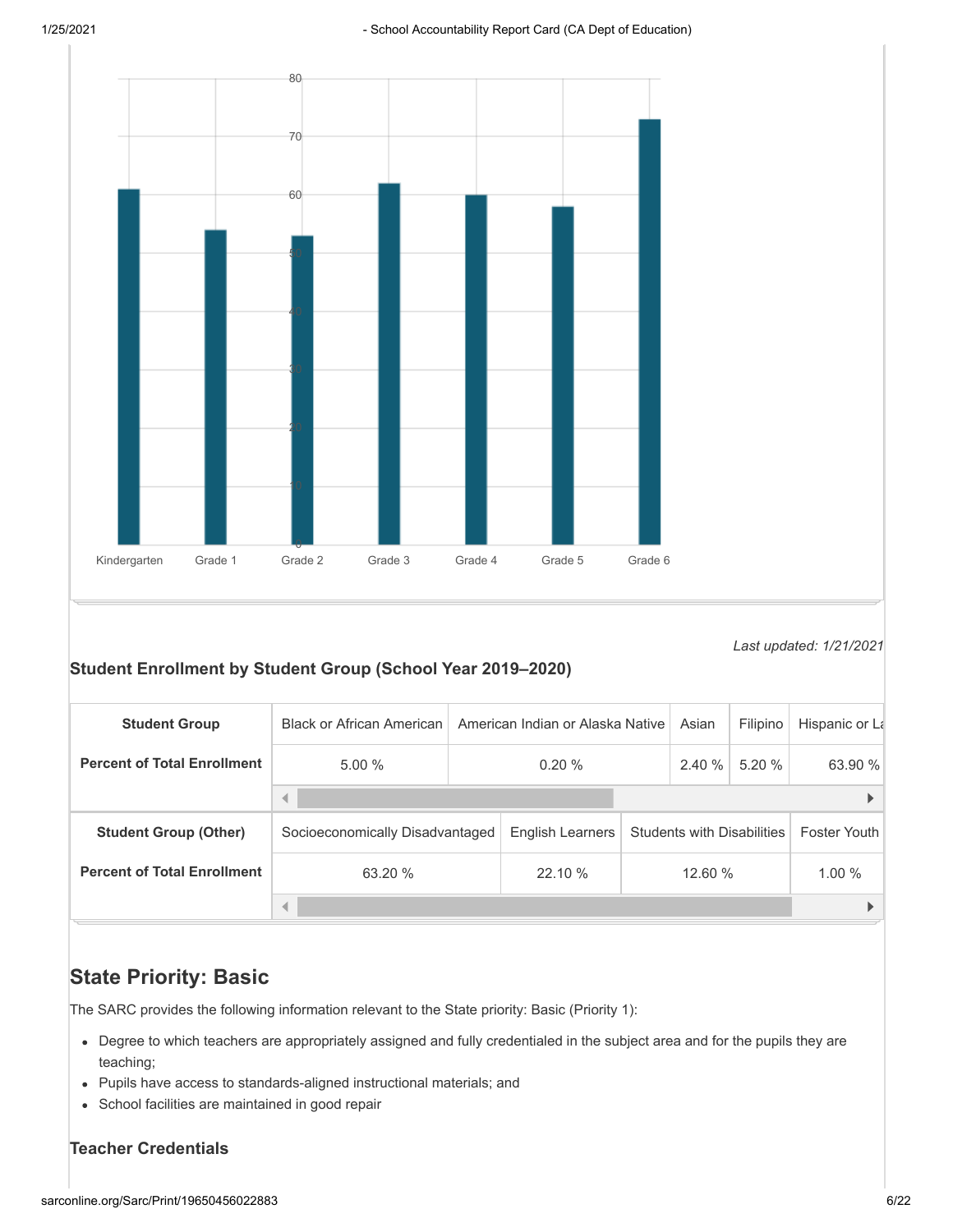|                               | <b>Teachers</b>                                                 |                                                            | <b>School</b><br>$2018 -$<br>2019          | <b>School</b><br>$2019 -$<br>2020                    | <b>School</b><br>$2020 -$<br>2021 | <b>District</b><br>$2020 -$<br>2021 |
|-------------------------------|-----------------------------------------------------------------|------------------------------------------------------------|--------------------------------------------|------------------------------------------------------|-----------------------------------|-------------------------------------|
| With Full Credential          |                                                                 | 31                                                         | 30                                         | 30                                                   | 248                               |                                     |
| Without Full Credential       |                                                                 |                                                            | $\mathsf{O}\xspace$                        | $\mathsf{O}\xspace$                                  | $\mathsf{O}\xspace$               | $\mathbf 0$                         |
| credential)                   | Teachers Teaching Outside Subject Area of Competence (with full |                                                            | $\mathsf{O}\xspace$<br>$\mathsf{O}\xspace$ |                                                      |                                   | $\mathbf 0$                         |
|                               |                                                                 |                                                            |                                            |                                                      |                                   |                                     |
|                               | 35                                                              |                                                            |                                            |                                                      |                                   |                                     |
|                               |                                                                 |                                                            | Teachers with Full Credential              |                                                      |                                   |                                     |
|                               |                                                                 |                                                            |                                            | Teachers without Full Credential                     |                                   |                                     |
|                               | 30                                                              |                                                            |                                            | Teachers Teaching Outside Subject Area of Competence |                                   |                                     |
|                               |                                                                 |                                                            |                                            |                                                      |                                   |                                     |
|                               | 25                                                              |                                                            |                                            |                                                      |                                   |                                     |
|                               |                                                                 |                                                            |                                            |                                                      |                                   |                                     |
|                               | 20                                                              |                                                            |                                            |                                                      |                                   |                                     |
|                               |                                                                 |                                                            |                                            |                                                      |                                   |                                     |
|                               | 15                                                              |                                                            |                                            |                                                      |                                   |                                     |
|                               |                                                                 |                                                            |                                            |                                                      |                                   |                                     |
|                               |                                                                 |                                                            |                                            |                                                      |                                   |                                     |
|                               | 10                                                              |                                                            |                                            |                                                      |                                   |                                     |
|                               |                                                                 |                                                            |                                            |                                                      |                                   |                                     |
|                               | 5                                                               |                                                            |                                            |                                                      |                                   |                                     |
|                               |                                                                 |                                                            |                                            |                                                      |                                   |                                     |
|                               |                                                                 |                                                            |                                            |                                                      |                                   |                                     |
| $0.0\,$                       |                                                                 | 1.0                                                        |                                            | 2.0                                                  |                                   |                                     |
|                               |                                                                 |                                                            |                                            |                                                      |                                   |                                     |
|                               |                                                                 |                                                            |                                            |                                                      |                                   |                                     |
|                               |                                                                 |                                                            |                                            |                                                      |                                   | Last updated: 1/21/2021             |
|                               |                                                                 | <b>Teacher Misassignments and Vacant Teacher Positions</b> |                                            |                                                      |                                   |                                     |
|                               | Indicator                                                       |                                                            | 2018-2019                                  | 2019-2020                                            |                                   | 2020-2021                           |
|                               | Misassignments of Teachers of English Learners                  |                                                            | $\,0\,$                                    | $\mathbf 0$                                          |                                   | $\mathbf 0$                         |
|                               |                                                                 |                                                            | $\mathbf 0$                                | $\mathsf{O}\xspace$                                  |                                   | $\mathsf{O}\xspace$                 |
| Total Teacher Misassignments* |                                                                 |                                                            |                                            |                                                      |                                   |                                     |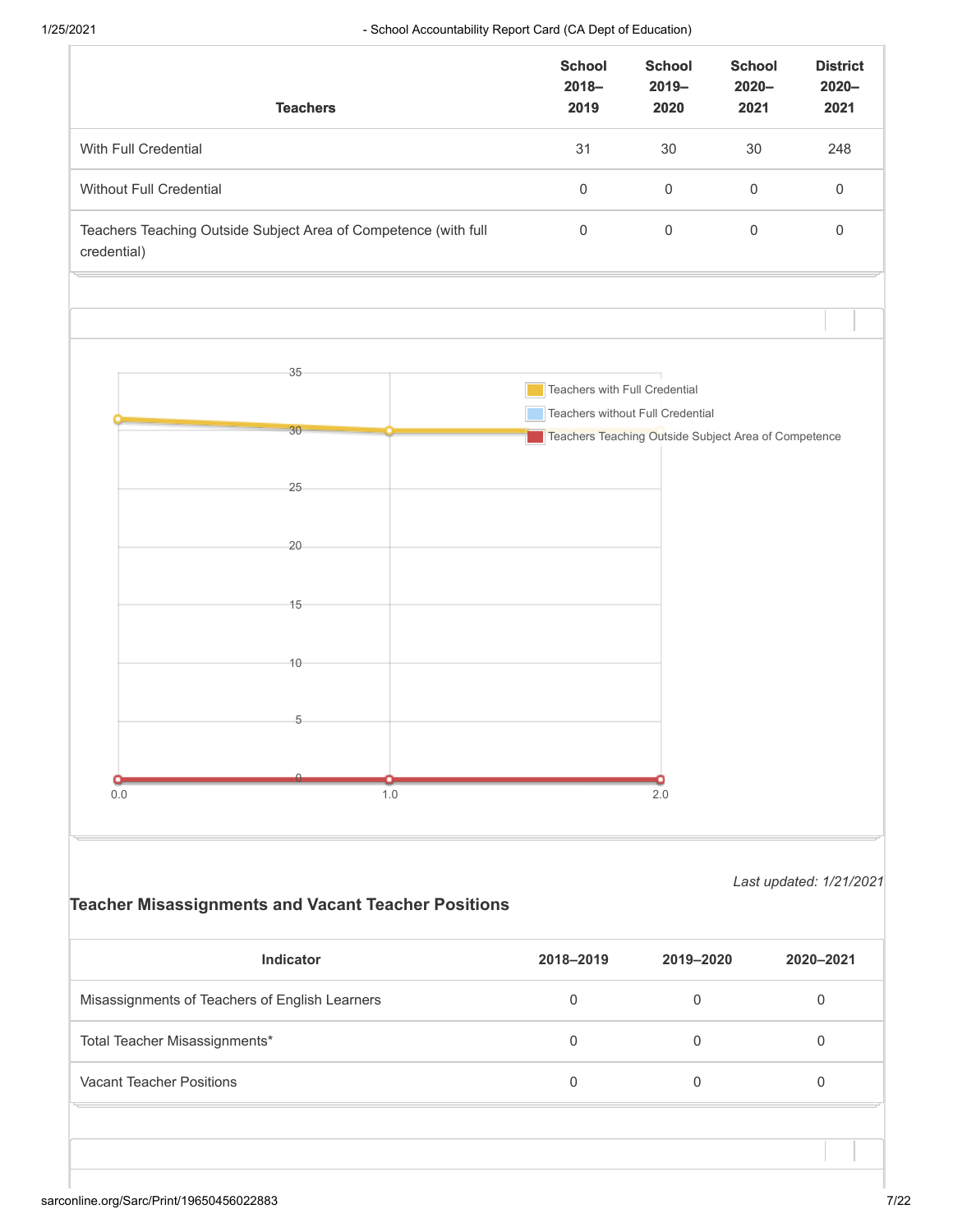

Note: "Misassignments" refers to the number of positions filled by teachers who lack legal authorization to teach that grade level, subject area, student group, etc.

\* Total Teacher Misassignments includes the number of Misassignments of Teachers of English Learners.

*Last updated: 1/21/2021*

#### **Quality, Currency, Availability of Textbooks and Other Instructional Materials (School Year 2020–2021)**

| Year and month in which the data were collected: October 2020 |  |
|---------------------------------------------------------------|--|
|---------------------------------------------------------------|--|

| <b>Subject</b>            | <b>Textbooks and Other Instructional</b><br><b>Materials/year of Adoption</b> | <b>From Most</b><br><b>Recent Adoption?</b> | <b>Percent Students Lacking</b><br><b>Own Assigned Copy</b> |
|---------------------------|-------------------------------------------------------------------------------|---------------------------------------------|-------------------------------------------------------------|
| Reading/Language<br>Arts  | Benchmark Advance                                                             | Yes                                         | 0.00%                                                       |
| <b>Mathematics</b>        | Houghton Mifflin California Math Expressions                                  | Yes                                         | 0.00%                                                       |
| Science                   | Houghton Mifflin California Science<br>(Kindergarten - 2nd grade)             | Yes                                         | 0.00%                                                       |
|                           | Pearson California Science (3rd - 6th grade)                                  |                                             |                                                             |
| History-Social<br>Science | Pearson History-Social Science for California<br>(Kindergarten - 5th grade)   | Yes                                         | $0.00\%$                                                    |
|                           | Harcourt Reflections Ancient Civilizations (6th<br>grade)                     |                                             |                                                             |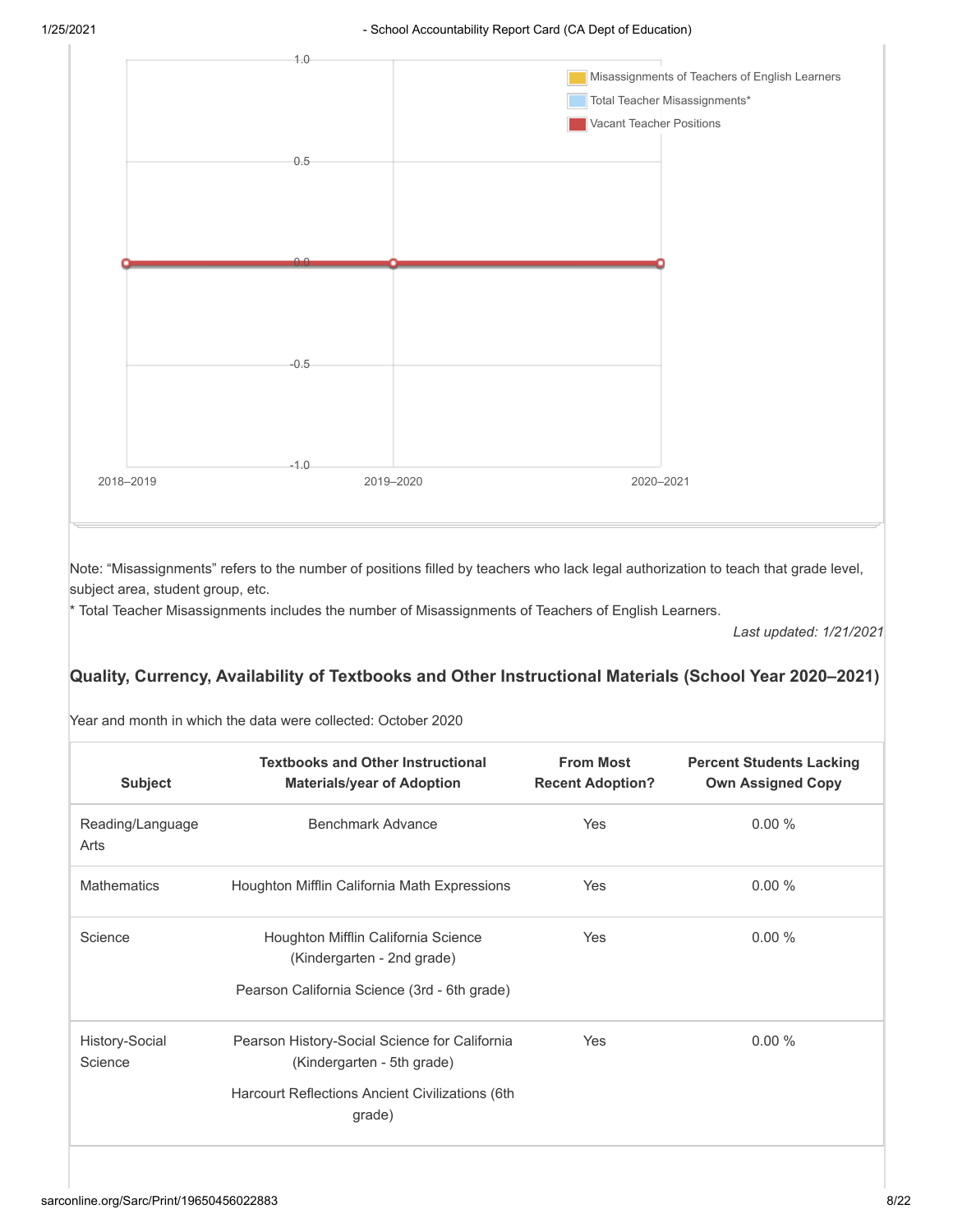| 1/25/2021                          | - School Accountability Report Card (CA Dept of Education)                                                                                                                                                                                                                                                                                                                                                                                                                                                                                                                               |                                             |                                                             |  |  |  |  |  |
|------------------------------------|------------------------------------------------------------------------------------------------------------------------------------------------------------------------------------------------------------------------------------------------------------------------------------------------------------------------------------------------------------------------------------------------------------------------------------------------------------------------------------------------------------------------------------------------------------------------------------------|---------------------------------------------|-------------------------------------------------------------|--|--|--|--|--|
| <b>Subject</b>                     | <b>Textbooks and Other Instructional</b><br><b>Materials/year of Adoption</b>                                                                                                                                                                                                                                                                                                                                                                                                                                                                                                            | <b>From Most</b><br><b>Recent Adoption?</b> | <b>Percent Students Lacking</b><br><b>Own Assigned Copy</b> |  |  |  |  |  |
| Foreign Language                   | N/A                                                                                                                                                                                                                                                                                                                                                                                                                                                                                                                                                                                      |                                             | 0.00 %                                                      |  |  |  |  |  |
| Health                             | Harcourt                                                                                                                                                                                                                                                                                                                                                                                                                                                                                                                                                                                 | Yes                                         | 0.00%                                                       |  |  |  |  |  |
| Visual and<br>Performing Arts      | McGraw Hill, Share the Music                                                                                                                                                                                                                                                                                                                                                                                                                                                                                                                                                             | Yes                                         | $0.0\%$                                                     |  |  |  |  |  |
|                                    | Davis Publications, Adventures in Art                                                                                                                                                                                                                                                                                                                                                                                                                                                                                                                                                    |                                             |                                                             |  |  |  |  |  |
| Science Lab Eqpmt<br>(Grades 9-12) | N/A                                                                                                                                                                                                                                                                                                                                                                                                                                                                                                                                                                                      | N/A                                         | $0.0 \%$                                                    |  |  |  |  |  |
|                                    | <b>School Facility Conditions and Planned Improvements</b>                                                                                                                                                                                                                                                                                                                                                                                                                                                                                                                               |                                             |                                                             |  |  |  |  |  |
|                                    | Leona Cox Community School completes daily inspections of our playgrounds, common areas and restroom facilities.<br>Monthly "SAFETY INSPECTION CHECKLIST" (facility inspection tool) is used to inspect all aspects of our facilities. The<br>most recently collected data evidences that all conditions were rated "satisfactory."                                                                                                                                                                                                                                                      |                                             |                                                             |  |  |  |  |  |
| Grounds) were rated "Good."        | Leona Cox Community School completes daily inspections of the cleanliness of our playgrounds and common areas<br>(Library, MPR, Computer Lab, & Science Lab), restroom facilities, classrooms, and Office areas. Monthly, we use our<br>district's "MONTHLY FACILITIES CLEANLINESS FORM" to inspect and rate (Good/Fair/Poor) the cleanliness of our<br>facilities and grounds. This checklist data was most recently collected and evidences that all areas (Classrooms,<br>Library, Office/Workrooms/Staff Room, Cafeteria/Lunch Area, Restrooms, Storage Areas, Walkways and Halls, & |                                             |                                                             |  |  |  |  |  |
|                                    | Through natural earth movement, the primary vard has experienced cracks on the blacktop. The primary and upper vard's                                                                                                                                                                                                                                                                                                                                                                                                                                                                    |                                             |                                                             |  |  |  |  |  |

Through natural earth movement, the primary yard has experienced cracks on the blacktop. The primary and upper yard's grass and track areas continue to be maintained as needed due to gopher holes. Roofing on the 300 and 400 building have been reslurried to prevent further leaking during the rainy season. A sensory garden was completed on the lower yard for all students to utilize.

*Last updated: 1/25/2021*

#### **School Facility Good Repair Status**

Using the **most recently collected** Facility Inspection Tool (FIT) data (or equivalent), provide the following:

- Determination of repair status for systems listed
- Description of any needed maintenance to ensure good repair
- The year and month in which the data were collected
- The rate for each system inspected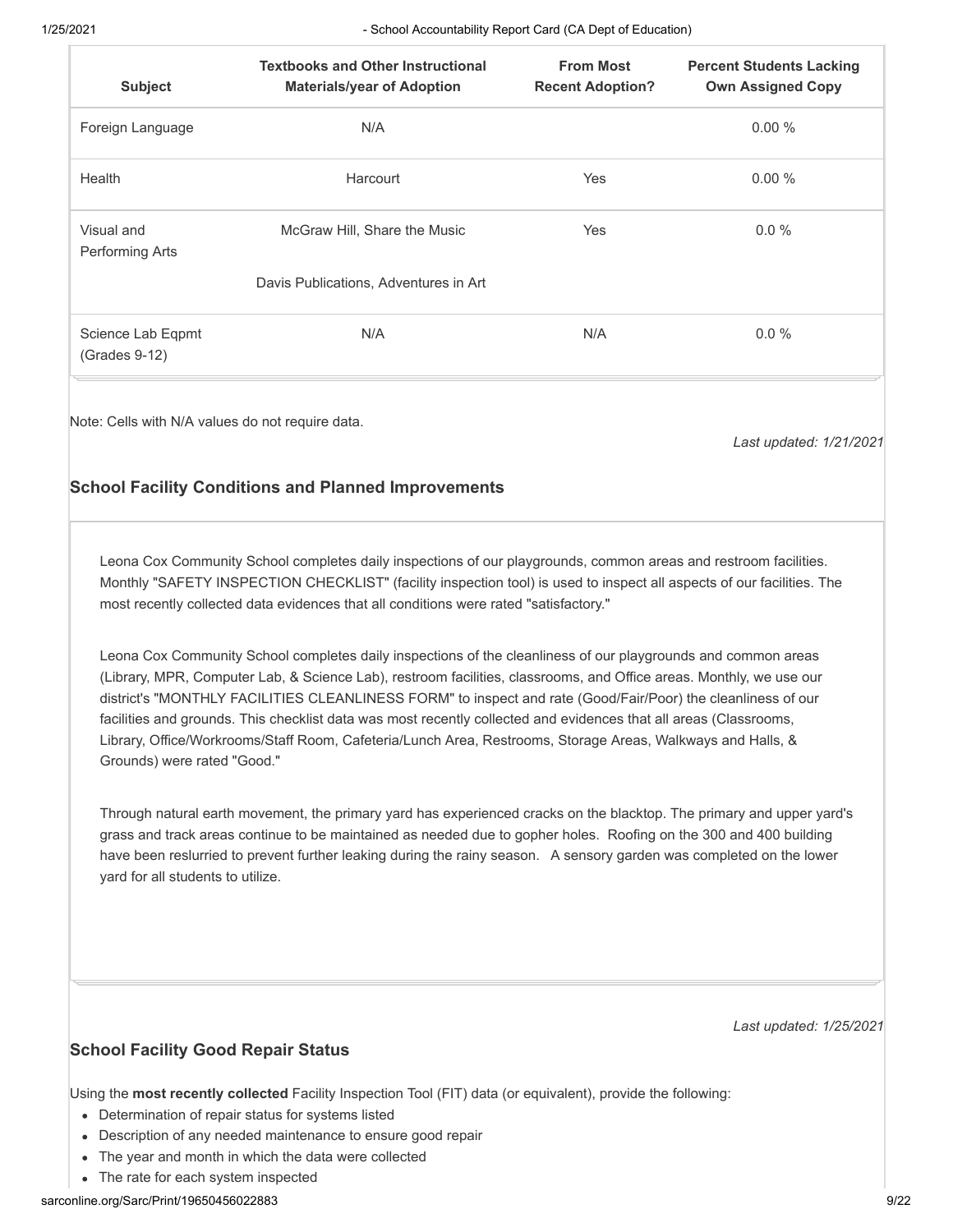• The overall rating

Year and month of the most recent FIT report: February 2020

| <b>System Inspected</b>                                               | Rating | Repair Needed and Action Taken or Planned                                                                                                                                |
|-----------------------------------------------------------------------|--------|--------------------------------------------------------------------------------------------------------------------------------------------------------------------------|
| Systems: Gas Leaks,<br>Mechanical/HVAC, Sewer                         | Good   | All items in good condition.                                                                                                                                             |
| <b>Interior: Interior Surfaces</b>                                    | Good   | All interior surfaces are in good condition.                                                                                                                             |
| <b>Cleanliness: Overall Cleanliness,</b><br>Pest/Vermin Infestation   | Good   | Site's overall cleanliness is address daily.                                                                                                                             |
| <b>Electrical: Electrical</b>                                         | Good   | All electrical systems are in good condition.                                                                                                                            |
| <b>Restrooms/Fountains:</b><br>Restrooms, Sinks/Fountains             | Good   | All restrooms and fountains are in good condition and cleaned on a daily basis.                                                                                          |
| Safety: Fire Safety, Hazardous<br><b>Materials</b>                    | Good   | The campus is walked daily for any safety concerns. Monthly safety walks are<br>conducted by principal and district staff. Safety concerns are addressed<br>immediately. |
| <b>Structural: Structural Damage,</b><br>Roofs                        | Good   | All structures are in good order. If repair is needed, immediate attention is<br>taken.                                                                                  |
| External: Playground/School<br>Grounds,<br>Windows/Doors/Gates/Fences | Good   | Grounds are walked and playground equipment inspected on a daily basis to<br>ensure safety for all students and staff. Immediate safety concerns<br>are addressed.       |

#### **Overall Facility Rate**

Year and month of the most recent FIT report: February 2020

**Overall Rating Good** Good Communication of the Communication of the Communication of the Cood

*Last updated: 1/7/2021*

# **State Priority: Pupil Achievement**

The SARC provides the following information relevant to the State priority: Pupil Achievement (Priority 4):

**Statewide assessments** (i.e., California Assessment of Student Performance and Progress [CAASPP] System, which includes the Smarter Balanced Summative Assessments for students in the general education population and the California Alternate Assessments [CAAs] for English language arts/literacy [ELA] and mathematics given in grades three through eight and grade eleven. Only eligible students may participate in the administration of the CAAs. CAAs items are aligned with alternate achievement standards, which are linked with the Common Core State Standards [CCSS] for students with the most significant cognitive disabilities); and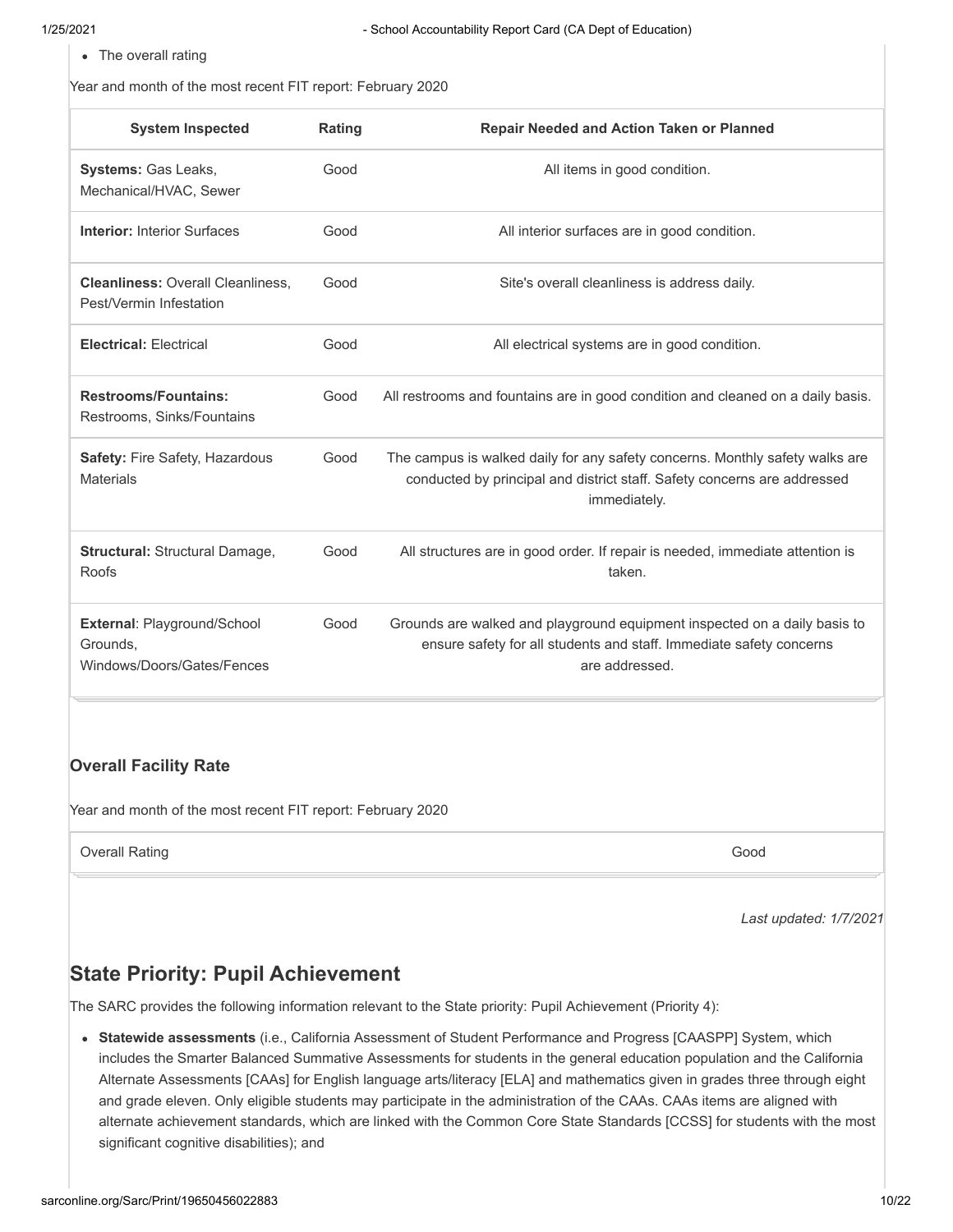The percentage of students who have successfully completed courses that satisfy the requirements for entrance to the University of California and the California State University, or career technical education sequences or programs of study.

#### **CAASPP Test Results in ELA and Mathematics for All Students Grades Three through Eight and Grade Eleven Percentage of Students Meeting or Exceeding the State Standard**

| <b>Subject</b>                                            | <b>School</b><br>$2018 -$<br>2019 | <b>School</b><br>$2019 -$<br>2020 | <b>District</b><br>$2018 -$<br>2019 | <b>District</b><br>$2019 -$<br>2020 | <b>State</b><br>$2018 -$<br>2019 | <b>State</b><br>$2019 -$<br>2020 |
|-----------------------------------------------------------|-----------------------------------|-----------------------------------|-------------------------------------|-------------------------------------|----------------------------------|----------------------------------|
| English Language Arts / Literacy (grades 3-8<br>and $11)$ | 59%                               | N/A                               | 60%                                 | N/A                                 | 50%                              | N/A                              |
| Mathematics (grades 3-8 and 11)                           | 43%                               | N/A                               | 49%                                 | N/A                                 | 39%                              | N/A                              |

Note: Cells with N/A values do not require data.

Note: The 2019–2020 data are not available. Due to the COVID-19 pandemic, Executive Order N-30-20 was issued which waived the requirement for statewide testing for the 2019–2020 school year.

Note: Percentages are not calculated when the number of students tested is ten or less, either because the number of students in this category is too small for statistical accuracy or to protect student privacy.

Note: ELA and mathematics test results include the Smarter Balanced Summative Assessment and the CAA. The "Percent Met or Exceeded" is calculated by taking the total number of students who met or exceeded the standard on the Smarter Balanced Summative Assessment plus the total number of students who met the standard (i.e., achieved Level 3-Alternate) on the CAAs divided by the total number of students who participated in both assessments.

*Last updated: 1/21/2021*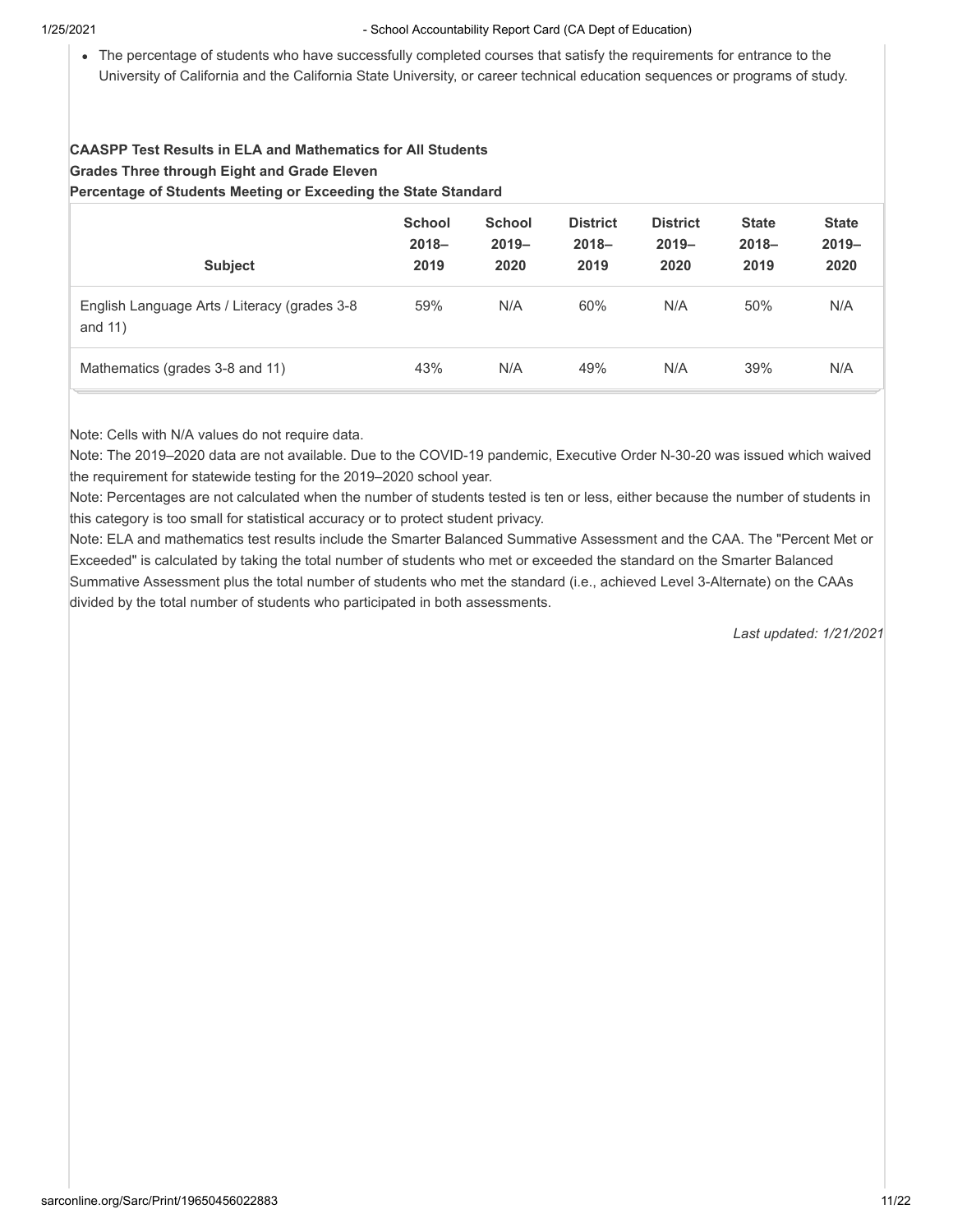### **CAASPP Test Results in ELA by Student Group**

**Grades Three through Eight and Grade Eleven (School Year 2019–2020)**

| <b>Student Group</b>                                           | <b>Total</b><br><b>Enrollment</b> | <b>Number</b><br><b>Tested</b> | <b>Percent</b><br><b>Tested</b> | <b>Percent Not</b><br><b>Tested</b> | <b>Percent Met or</b><br><b>Exceeded</b> |
|----------------------------------------------------------------|-----------------------------------|--------------------------------|---------------------------------|-------------------------------------|------------------------------------------|
| <b>All Students</b>                                            | N/A                               | N/A                            | N/A                             | N/A                                 | N/A                                      |
| Male                                                           | N/A                               | N/A                            | N/A                             | N/A                                 | N/A                                      |
| Female                                                         | N/A                               | N/A                            | N/A                             | N/A                                 | N/A                                      |
| <b>Black or African American</b>                               | N/A                               | N/A                            | N/A                             | N/A                                 | N/A                                      |
| American Indian or Alaska Native                               | N/A                               | N/A                            | N/A                             | N/A                                 | N/A                                      |
| Asian                                                          | N/A                               | N/A                            | N/A                             | N/A                                 | N/A                                      |
| Filipino                                                       | N/A                               | N/A                            | N/A                             | N/A                                 | N/A                                      |
| Hispanic or Latino                                             | N/A                               | N/A                            | N/A                             | N/A                                 | N/A                                      |
| Native Hawaiian or Pacific Islander                            | N/A                               | N/A                            | N/A                             | N/A                                 | N/A                                      |
| White                                                          | N/A                               | N/A                            | N/A                             | N/A                                 | N/A                                      |
| Two or More Races                                              | N/A                               | N/A                            | N/A                             | N/A                                 | N/A                                      |
| Socioeconomically Disadvantaged                                | N/A                               | N/A                            | N/A                             | N/A                                 | N/A                                      |
| <b>English Learners</b>                                        | N/A                               | N/A                            | N/A                             | N/A                                 | N/A                                      |
| <b>Students with Disabilities</b>                              | N/A                               | N/A                            | N/A                             | N/A                                 | N/A                                      |
| <b>Students Receiving Migrant</b><br><b>Education Services</b> | N/A                               | N/A                            | N/A                             | N/A                                 | N/A                                      |
| <b>Foster Youth</b>                                            | N/A                               | N/A                            | N/A                             | N/A                                 | N/A                                      |
| Homeless                                                       | N/A                               | N/A                            | N/A                             | N/A                                 | N/A                                      |

Note: Cells with N/A values do not require data.

Note: The 2019–2020 data are not available. Due to the COVID-19 pandemic, Executive Order N-30-20 was issued which waived the requirement for statewide testing for the 2019–2020 school year.

*Last updated: 1/21/2021*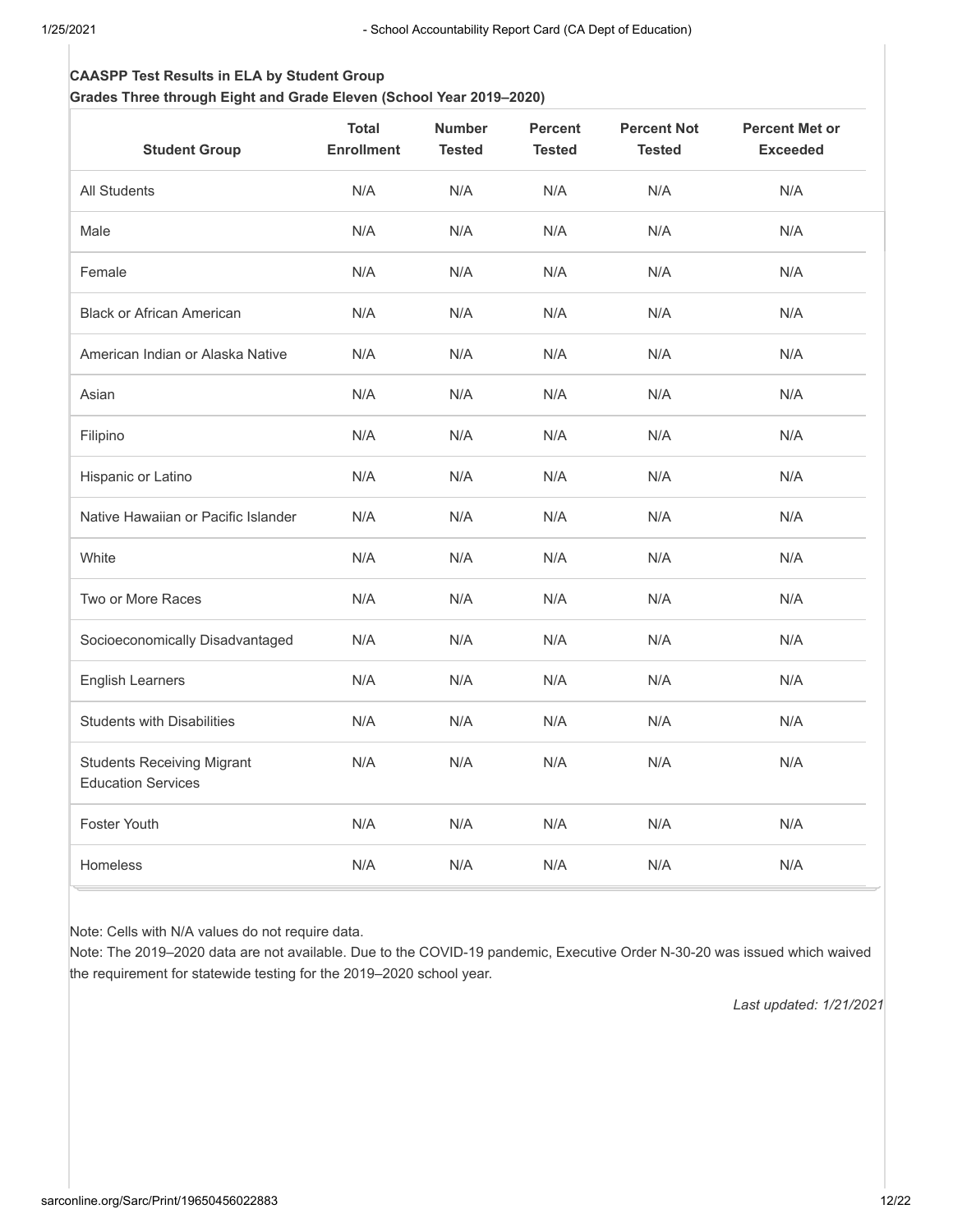#### **CAASPP Test Results in Mathematics by Student Group Grades Three through Eight and Grade Eleven (School Year 2019–2020)**

| <b>Student Group</b>                                           | <b>Total</b><br><b>Enrollment</b> | <b>Number</b><br><b>Tested</b> | <b>Percent</b><br><b>Tested</b> | <b>Percent Not</b><br><b>Tested</b> | <b>Percent Met or</b><br><b>Exceeded</b> |
|----------------------------------------------------------------|-----------------------------------|--------------------------------|---------------------------------|-------------------------------------|------------------------------------------|
| All Students                                                   | N/A                               | N/A                            | N/A                             | N/A                                 | N/A                                      |
| Male                                                           | N/A                               | N/A                            | N/A                             | N/A                                 | N/A                                      |
| Female                                                         | N/A                               | N/A                            | N/A                             | N/A                                 | N/A                                      |
| <b>Black or African American</b>                               | N/A                               | N/A                            | N/A                             | N/A                                 | N/A                                      |
| American Indian or Alaska Native                               | N/A                               | N/A                            | N/A                             | N/A                                 | N/A                                      |
| Asian                                                          | N/A                               | N/A                            | N/A                             | N/A                                 | N/A                                      |
| Filipino                                                       | N/A                               | N/A                            | N/A                             | N/A                                 | N/A                                      |
| Hispanic or Latino                                             | N/A                               | N/A                            | N/A                             | N/A                                 | N/A                                      |
| Native Hawaiian or Pacific Islander                            | N/A                               | N/A                            | N/A                             | N/A                                 | N/A                                      |
| White                                                          | N/A                               | N/A                            | N/A                             | N/A                                 | N/A                                      |
| Two or More Races                                              | N/A                               | N/A                            | N/A                             | N/A                                 | N/A                                      |
| Socioeconomically Disadvantaged                                | N/A                               | N/A                            | N/A                             | N/A                                 | N/A                                      |
| <b>English Learners</b>                                        | N/A                               | N/A                            | N/A                             | N/A                                 | N/A                                      |
| <b>Students with Disabilities</b>                              | N/A                               | N/A                            | N/A                             | N/A                                 | N/A                                      |
| <b>Students Receiving Migrant</b><br><b>Education Services</b> | N/A                               | N/A                            | N/A                             | N/A                                 | N/A                                      |
| <b>Foster Youth</b>                                            | N/A                               | N/A                            | N/A                             | N/A                                 | N/A                                      |
| Homeless                                                       | N/A                               | N/A                            | N/A                             | N/A                                 | N/A                                      |

Note: Cells with N/A values do not require data.

Note: The 2019–2020 data are not available. Due to the COVID-19 pandemic, Executive Order N-30-20 was issued which waives the requirement for statewide testing for the 2019–2020 school year.

*Last updated: 1/21/2021*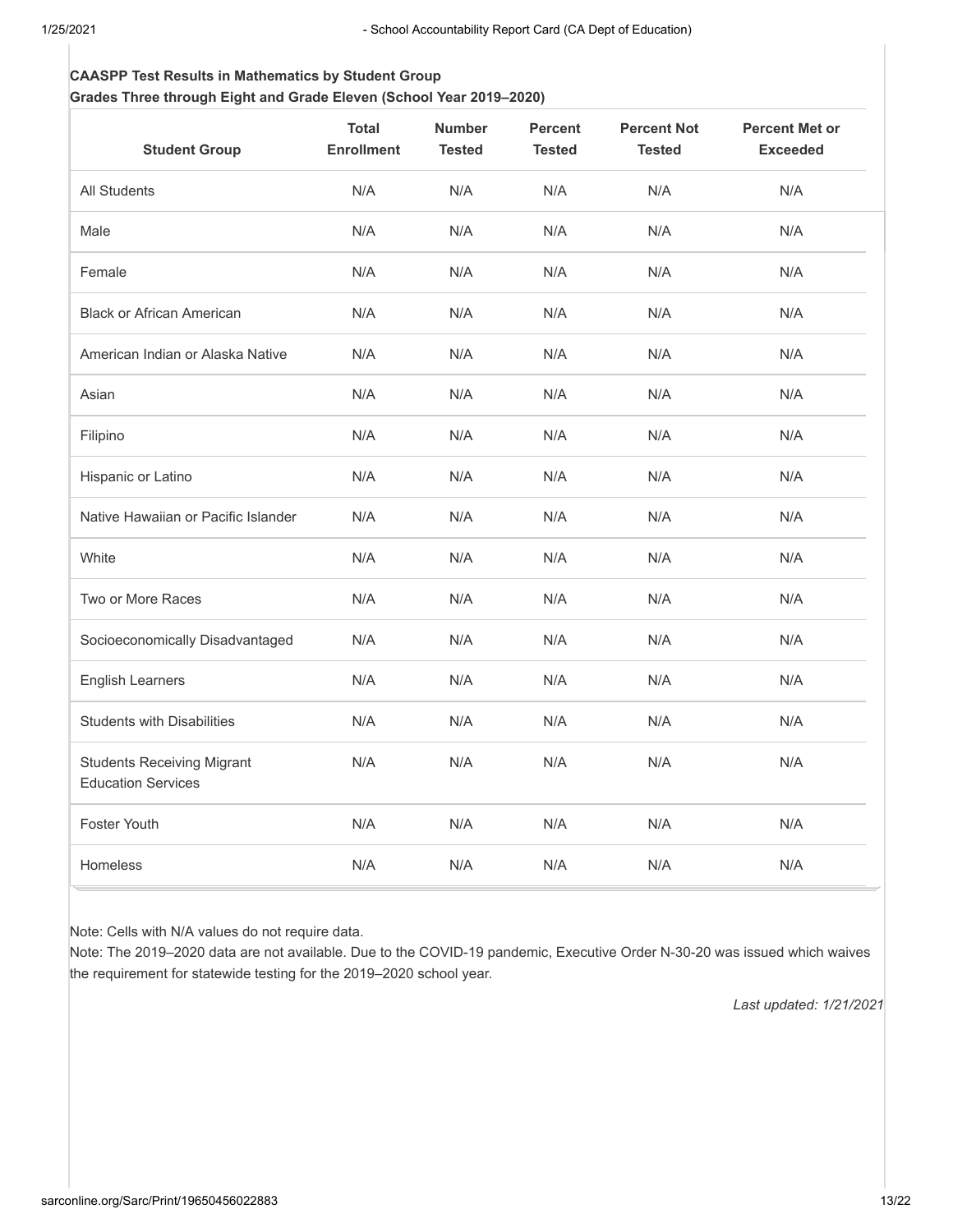## **CAASPP Test Results in Science for All Students Grades Five, Eight and High School**

**Percentage of Students Meeting or Exceeding the State Standard**

| <b>Subject</b>                         | <b>School</b> | <b>School</b> | <b>District</b> | <b>District</b> | <b>State</b> | <b>State</b> |
|----------------------------------------|---------------|---------------|-----------------|-----------------|--------------|--------------|
|                                        | 2018-2019     | 2019-2020     | 2018-2019       | 2019–2020       | 2018-2019    | 2019-2020    |
| Science (grades 5, 8, and high school) | 39            | N/A           | 40              | N/A             | 30           | N/A          |

Note: Cells with N/A values do not require data.

Note: The 2019–2020 data are not available. Due to the COVID-19 pandemic, Executive Order N-30-20 was issued which waived the requirement for statewide testing for the 2019–2020 school year.

Note: The new California Science Test (CAST) was first administered operationally in the 2018–2019 school year.

*Last updated: 1/21/2021*

#### **CAASPP Tests Results in Science by Student Group Grades Five, Eight and High School (School Year 2019–2020)**

| <b>Student Group</b>                                           | <b>Total</b><br><b>Enrollment</b> | <b>Number</b><br><b>Tested</b> | <b>Percent</b><br><b>Tested</b> | <b>Percent Not</b><br><b>Tested</b> | <b>Percent Met or</b><br><b>Exceeded</b> |
|----------------------------------------------------------------|-----------------------------------|--------------------------------|---------------------------------|-------------------------------------|------------------------------------------|
| <b>All Students</b>                                            | N/A                               | N/A                            | N/A                             | N/A                                 | N/A                                      |
| Male                                                           | N/A                               | N/A                            | N/A                             | N/A                                 | N/A                                      |
| Female                                                         | N/A                               | N/A                            | N/A                             | N/A                                 | N/A                                      |
| <b>Black or African American</b>                               | N/A                               | N/A                            | N/A                             | N/A                                 | N/A                                      |
| American Indian or Alaska Native                               | N/A                               | N/A                            | N/A                             | N/A                                 | N/A                                      |
| Asian                                                          | N/A                               | N/A                            | N/A                             | N/A                                 | N/A                                      |
| Filipino                                                       | N/A                               | N/A                            | N/A                             | N/A                                 | N/A                                      |
| Hispanic or Latino                                             | N/A                               | N/A                            | N/A                             | N/A                                 | N/A                                      |
| Native Hawaiian or Pacific Islander                            | N/A                               | N/A                            | N/A                             | N/A                                 | N/A                                      |
| White                                                          | N/A                               | N/A                            | N/A                             | N/A                                 | N/A                                      |
| Two or More Races                                              | N/A                               | N/A                            | N/A                             | N/A                                 | N/A                                      |
| Socioeconomically Disadvantaged                                | N/A                               | N/A                            | N/A                             | N/A                                 | N/A                                      |
| <b>English Learners</b>                                        | N/A                               | N/A                            | N/A                             | N/A                                 | N/A                                      |
| <b>Students with Disabilities</b>                              | N/A                               | N/A                            | N/A                             | N/A                                 | N/A                                      |
| <b>Students Receiving Migrant</b><br><b>Education Services</b> | N/A                               | N/A                            | N/A                             | N/A                                 | N/A                                      |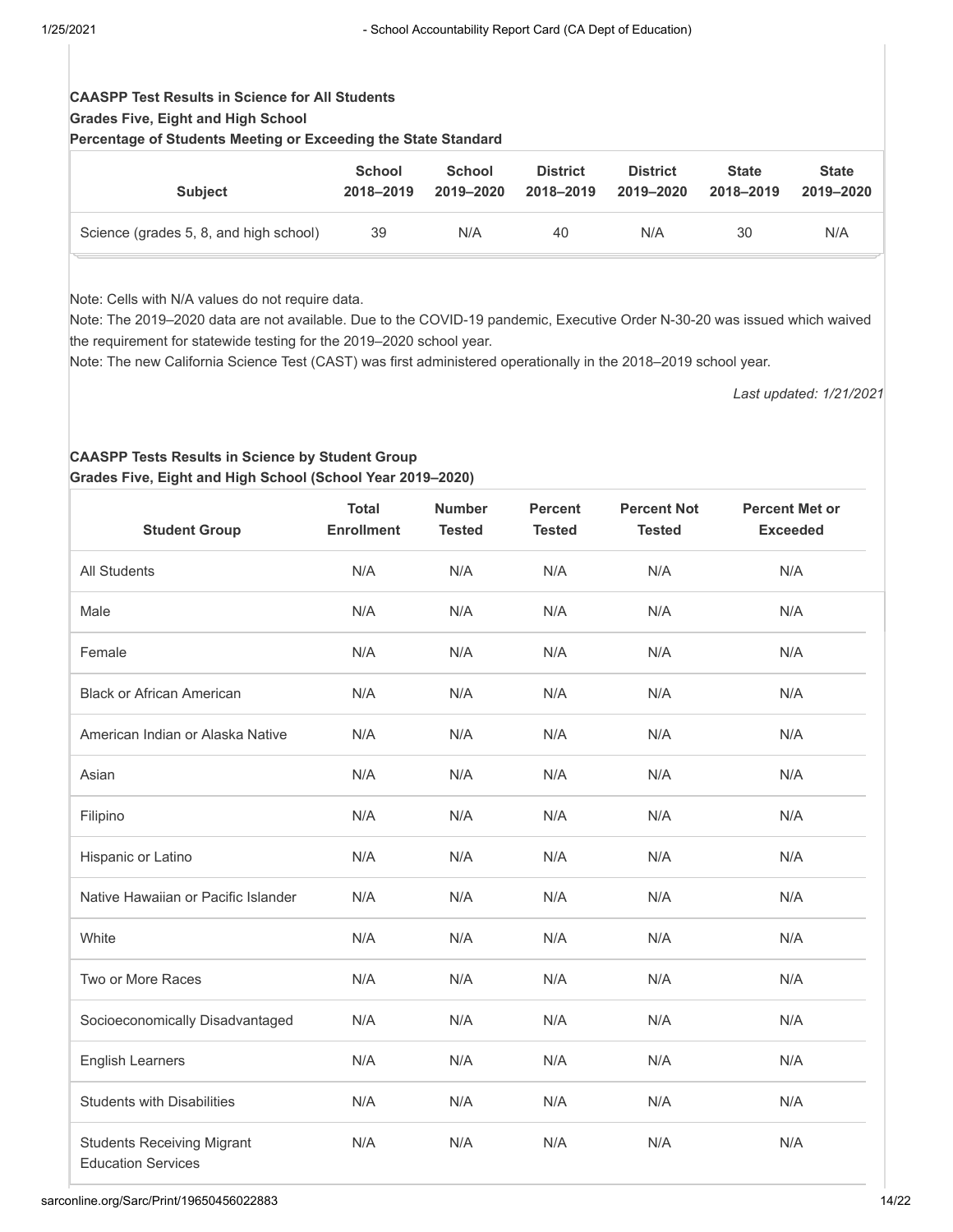| <b>Student Group</b> | <b>Total</b><br><b>Enrollment</b> | <b>Number</b><br><b>Tested</b> | <b>Percent</b><br><b>Tested</b> | <b>Percent Not</b><br><b>Tested</b> | <b>Percent Met or</b><br><b>Exceeded</b> |
|----------------------|-----------------------------------|--------------------------------|---------------------------------|-------------------------------------|------------------------------------------|
| Foster Youth         | N/A                               | N/A                            | N/A                             | N/A                                 | N/A                                      |
| <b>Homeless</b>      | N/A                               | N/A                            | N/A                             | N/A                                 | N/A                                      |

Note: Cells with N/A values do not require data.

Note: The 2019–2020 data are not available. Due to the COVID-19 pandemic, Executive Order N-30-20 was issued which waived the requirement for statewide testing for the 2019–2020 school year.

# **State Priority: Other Pupil Outcomes**

The SARC provides the following information relevant to the State priority: Other Pupil Outcomes (Priority 8):

Pupil outcomes in the subject area of physical education

#### **California Physical Fitness Test Results (School Year 2019–2020)**

| Grade | <b>Percentage of Students Meeting</b> | <b>Percentage of Students Meeting</b> | <b>Percentage of Students Meeting</b> |
|-------|---------------------------------------|---------------------------------------|---------------------------------------|
| Level | <b>Four of Six Fitness Standards</b>  | <b>Five of Six Fitness Standards</b>  | <b>Six of Six Fitness Standards</b>   |
| 5     | N/A                                   | N/A                                   | N/A                                   |

Note: Cells with N/A values do not require data.

Note: The 2019–2020 data are not available. Due to the COVID-19 pandemic, Executive Order N-56-20 was issued which waived the requirement to administer the physical fitness performance test for the 2019–2020 school year.

*Last updated: 1/21/2021*

*Last updated: 1/21/2021*

# **State Priority: Parental Involvement**

The SARC provides the following information relevant to the State priority: Parental Involvement (Priority 3):

Efforts the school district makes to seek parent input in making decisions for the school district and each school site

#### **Opportunities for Parental Involvement (School Year 2020–2021)**

Parents are encouraged to be active participants at Leona Cox Community School. There are opportunities for everyone to get involved here at Leona Cox from before school, during school, to evening events. What's most important is that parents feel welcome and that they have a voice in their child's future. Due to Covid-19 onsite activities were limited during the 2020-21 school year. But in past years and in future years opportunities include:

\*Volunteering in and out of the classroom \*PTA eBoard and PTA: Adrianne Hass (President) \*School Site Council: Kristi Simpranio (President) \*ELAC/DELAC \*Family nights: Family Math Night/ Family Literacy Nights/ Family STEAM Night \*Fall Festival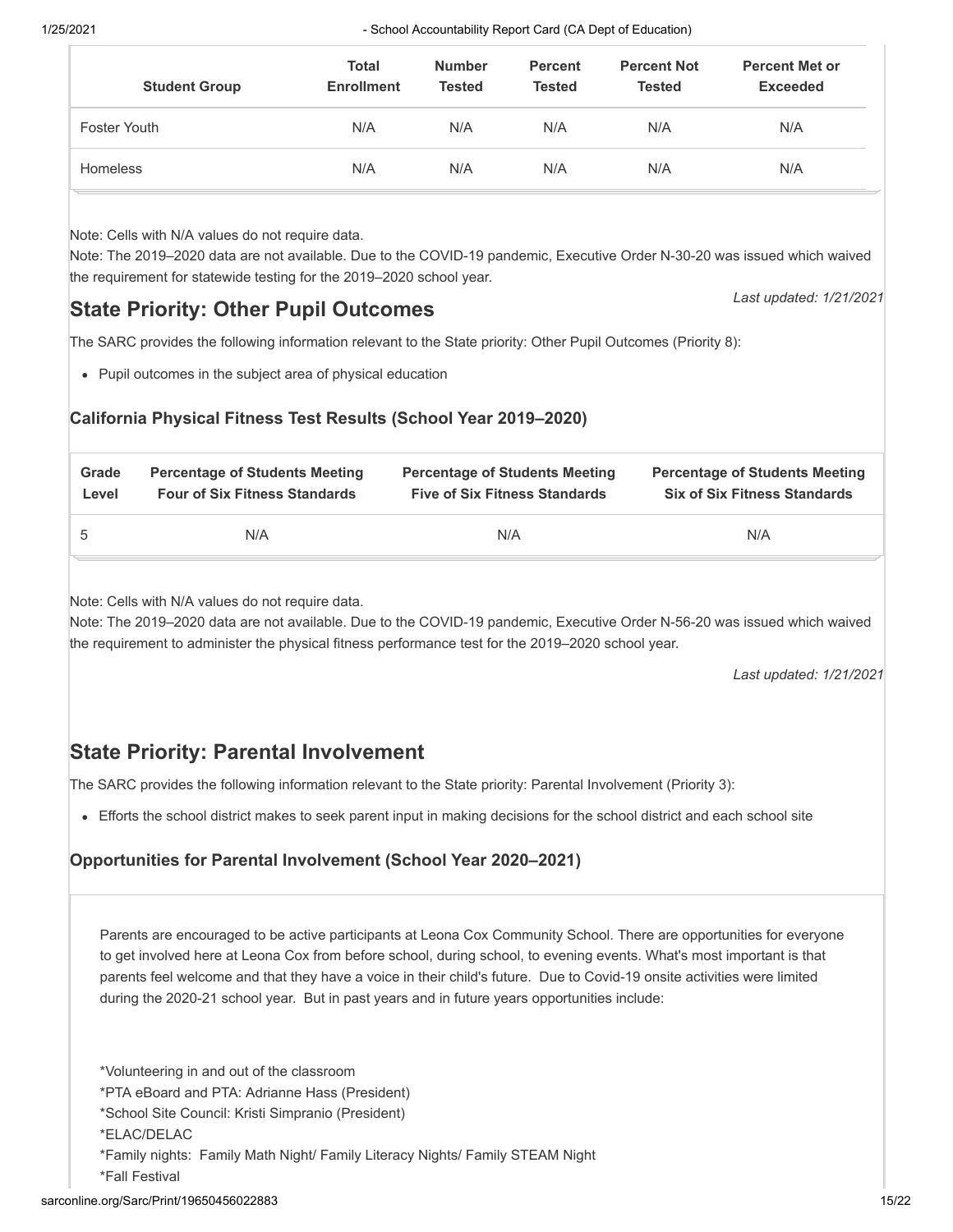\*Read Across America \*Fun Run \*Back to School Picnic \*Parent Conferences \*Coffee with the Principal \*Coffee with the Superintendent \*Back to School Night \*Open House \*Fundraisers

*Last updated: 1/25/2021*

# **State Priority: Pupil Engagement**

The SARC provides the following information relevant to the State priority: Pupil Engagement (Priority 5):

- High school dropout rates; and
- High school graduation rates

# **State Priority: School Climate**

The SARC provides the following information relevant to the State priority: School Climate (Priority 6):

- Pupil suspension rates;
- Pupil expulsion rates; and
- Other local measures on the sense of safety

#### **Suspensions and Expulsions**

**(data collected between July through June, each full school year respectively)**

| Rate                         | Suspensions | <b>Expulsions</b> |
|------------------------------|-------------|-------------------|
| School<br>2017-2018          | 0.40%       | $0.00\%$          |
| <b>School</b>                | 1.90%       | $0.00\%$          |
| 2018-2019                    | 1.10%       | $0.00\%$          |
| <b>District</b><br>2017-2018 | $1.00\%$    | $0.00\%$          |
| <b>District</b>              | 3.50%       | 0.10%             |
| 2018-2019                    | 3.50%       | 0.10%             |

**State**

**2017–2018**

**Suspensions and Expulsions for School Year 2019–2020 Only**

**(data collected between July through February, partial school year due to the COVID-19 pandemic) State 2018–2019**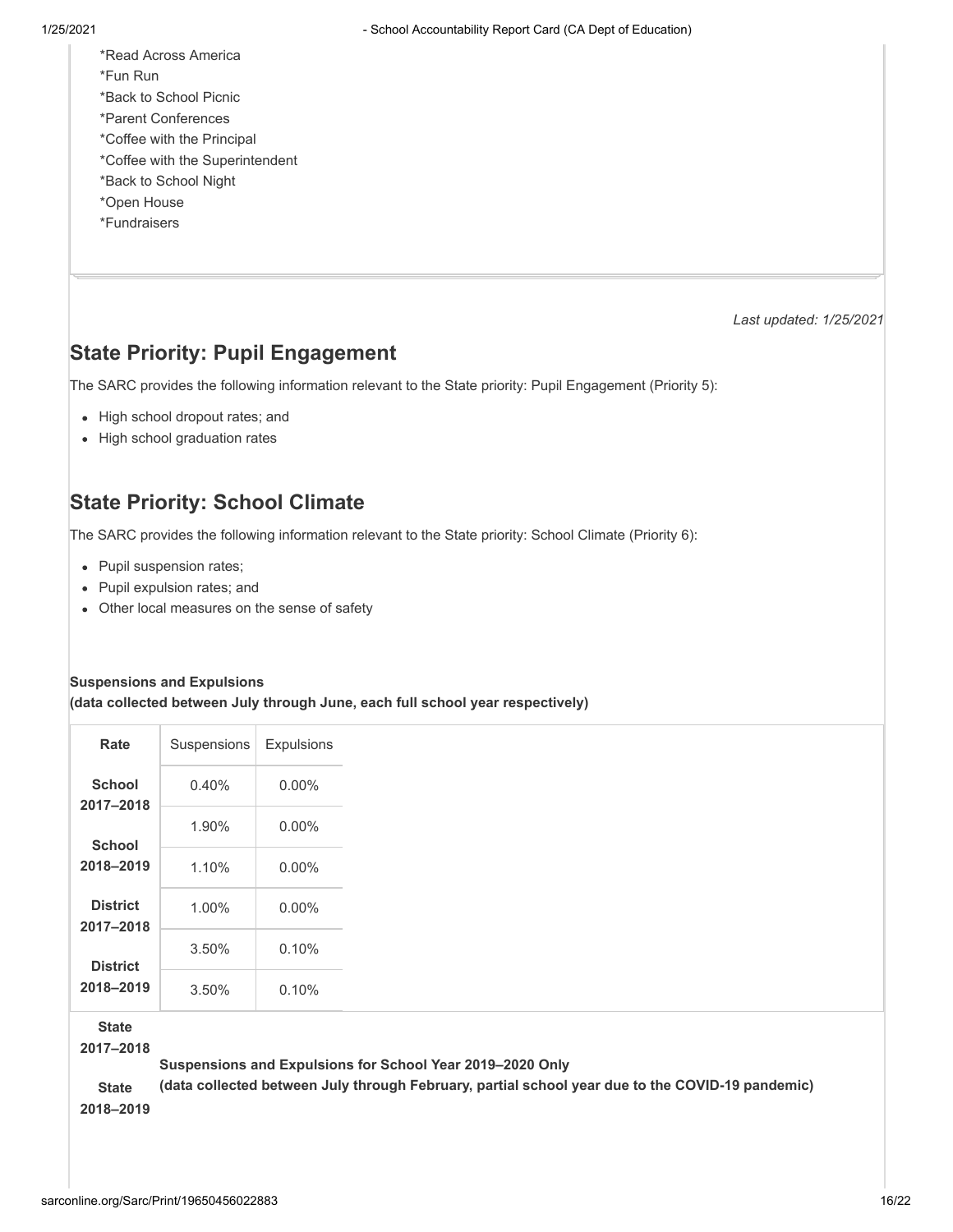| Rate                | Suspensions              | Expulsions                            |
|---------------------|--------------------------|---------------------------------------|
| School<br>2019-2020 | 1.90%                    | $0.00\%$                              |
| <b>District</b>     | 1.00%                    | $0.00\%$                              |
| 2019-2020           | $\hspace{0.05cm} \ldots$ | $\hspace{0.05cm}$ – $\hspace{0.05cm}$ |

#### **State 2019–2020**

Note: The 2019–2020 suspensions and expulsions rate data are not comparable to prior year data because the 2019–2020 school year is a partial school year due to the COVID-19 crisis. As such, it would be inappropriate to make any comparisons in rates of suspensions and expulsions in the 2019–2020 school year compared to prior years.

*Last updated: 1/21/2021*

#### **School Safety Plan (School Year 2020–2021)**

Every student and staff member has the right to attend a safe school where he or she is safe from physical or psychological harm. The Leona Cox safety plan is all inclusive with the main objective to protect the safety and welfare of students, school staff, and visitors at Leona Cox. The safety plan includes information on response to fire drills, earthquake disaster drills, and school lockdowns. In addition, the safety plan addresses concerns about the security of the campus, as well as regular training of noon supervisors and staff to recognize and stop bullying on campus. The most recent Safety Plan was approved on January 12, 2020.

*Last updated: 1/7/2021*

**The information in this section is required to be in the SARC but is not included in the state priorities for LCFF.**

| <b>Grade Level</b>                                                                                                                                                                                                    | K     | 1     | 2     | 3     | 4     | 5     | 6              | Other** |
|-----------------------------------------------------------------------------------------------------------------------------------------------------------------------------------------------------------------------|-------|-------|-------|-------|-------|-------|----------------|---------|
| <b>Average Class Size</b>                                                                                                                                                                                             | 25.00 | 25.00 | 25.00 | 25.00 | 27.00 | 28.00 | 35.00          |         |
| Number of Classes *                                                                                                                                                                                                   |       |       |       |       |       |       |                |         |
| $1 - 20$                                                                                                                                                                                                              | 3     | 2     | 3     | 2     | 3     | 2     | $\overline{2}$ |         |
| Number of Classes*<br>$21 - 32$                                                                                                                                                                                       |       |       |       |       |       |       |                |         |
| * Number of classes indicates how many classes fall into each size category (a range of total students per<br>class).<br><b>Number of Classes *</b><br>** "Other" category is for multi-grade level classes.<br>$33+$ |       |       |       |       |       |       |                |         |

#### **Average Class Size and Class Size Distribution (Elementary) School Year (2017–2018)**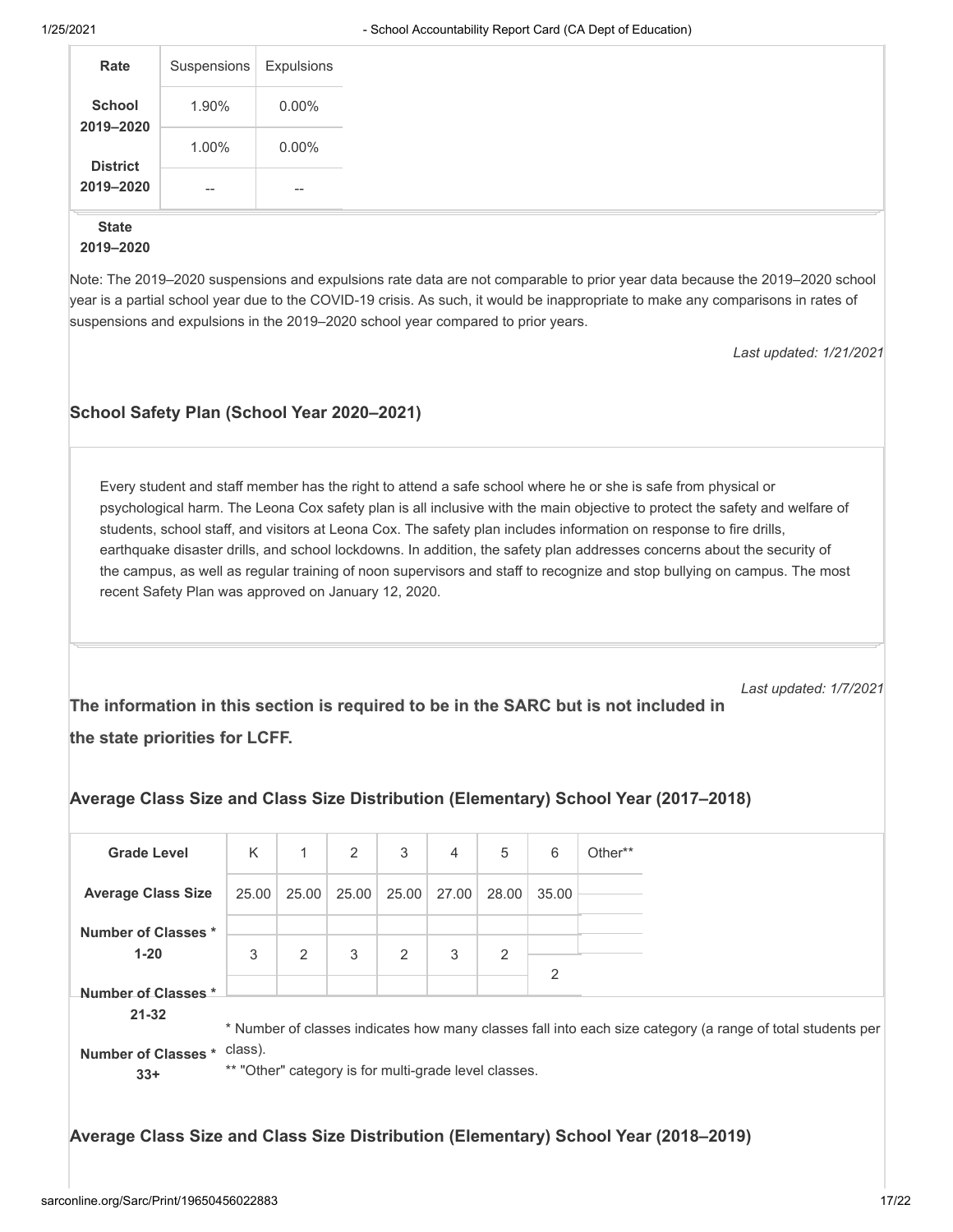|                                                                                                                                 |                                                                  |              |                |              |                |                |                | - School Accountability Report Card (CA Dept of Education)                                                                    |                         |
|---------------------------------------------------------------------------------------------------------------------------------|------------------------------------------------------------------|--------------|----------------|--------------|----------------|----------------|----------------|-------------------------------------------------------------------------------------------------------------------------------|-------------------------|
| <b>Grade Level</b>                                                                                                              | Κ                                                                | 1            | $\overline{2}$ | 3            | 4              | 5              | 6              | Other**                                                                                                                       |                         |
| <b>Average Class Size</b>                                                                                                       | 21.00                                                            | 21.00        | 23.00          | 24.00        | 30.00          | 35.00          | 30.00          |                                                                                                                               |                         |
| <b>Number of Classes *</b>                                                                                                      | $\mathbf{1}$                                                     | 1            |                |              |                |                |                |                                                                                                                               |                         |
| $1 - 20$                                                                                                                        | $\overline{2}$                                                   | 1            | 3              | 3            | $\overline{2}$ | $\overline{2}$ | $\overline{2}$ |                                                                                                                               |                         |
| <b>Number of Classes *</b><br>$21 - 32$                                                                                         |                                                                  |              |                |              |                |                |                |                                                                                                                               |                         |
| Number of Classes*<br>$33+$                                                                                                     | class).<br>** "Other" category is for multi-grade level classes. |              |                |              |                |                |                | * Number of classes indicates how many classes fall into each size category (a range of total students per                    |                         |
| <b>Grade Level</b>                                                                                                              | K                                                                | $\mathbf{1}$ | 2              | 3            | 4              | 5              | 6              | Average Class Size and Class Size Distribution (Elementary) School Year (2019-2020)<br>Other**                                |                         |
| <b>Average Class Size</b>                                                                                                       | 18.00                                                            | 25.00        | 24.00          | 25.00        | 30.00          | 33.00          | 35.00          | 27.00                                                                                                                         |                         |
| <b>Number of Classes *</b>                                                                                                      | $\mathbf{1}$                                                     |              |                |              |                |                |                |                                                                                                                               |                         |
| $1 - 20$                                                                                                                        | 2                                                                | 1            | $\mathbf{1}$   | 2            | 2              |                | 2              | 4                                                                                                                             |                         |
| <b>Number of Classes *</b><br>$21 - 32$                                                                                         |                                                                  |              |                |              |                |                |                |                                                                                                                               |                         |
| <b>Number of Classes *</b>                                                                                                      |                                                                  |              |                |              |                |                |                |                                                                                                                               |                         |
| $33+$<br>** "Other" category is for multi-grade level classes.<br>Ratio of Pupils to Academic Counselor (School Year 2019-2020) |                                                                  |              |                |              |                |                |                | * Number of classes indicates how many classes fall into each size category (a range of total students per class).            | Last updated: 1/21/2021 |
|                                                                                                                                 |                                                                  |              |                | <b>Title</b> |                |                |                |                                                                                                                               | <b>Ratio</b>            |
| Pupils to Academic Counselor*                                                                                                   |                                                                  |              |                |              |                |                |                |                                                                                                                               | 0.0                     |
| each work 50 percent of full time.<br><b>Student Support Services Staff (School Year 2019-2020)</b>                             |                                                                  |              |                |              |                |                |                | *One full time equivalent (FTE) equals one staff member working full time; one FTE could also represent two staff members who |                         |
|                                                                                                                                 |                                                                  |              |                |              |                |                |                | Number of FTE* Assigned to School                                                                                             |                         |
| Counselor (Academic, Social/Behavioral or Career Development)                                                                   |                                                                  |              |                |              |                |                |                | 0.00                                                                                                                          | Last updated: 1/21/2021 |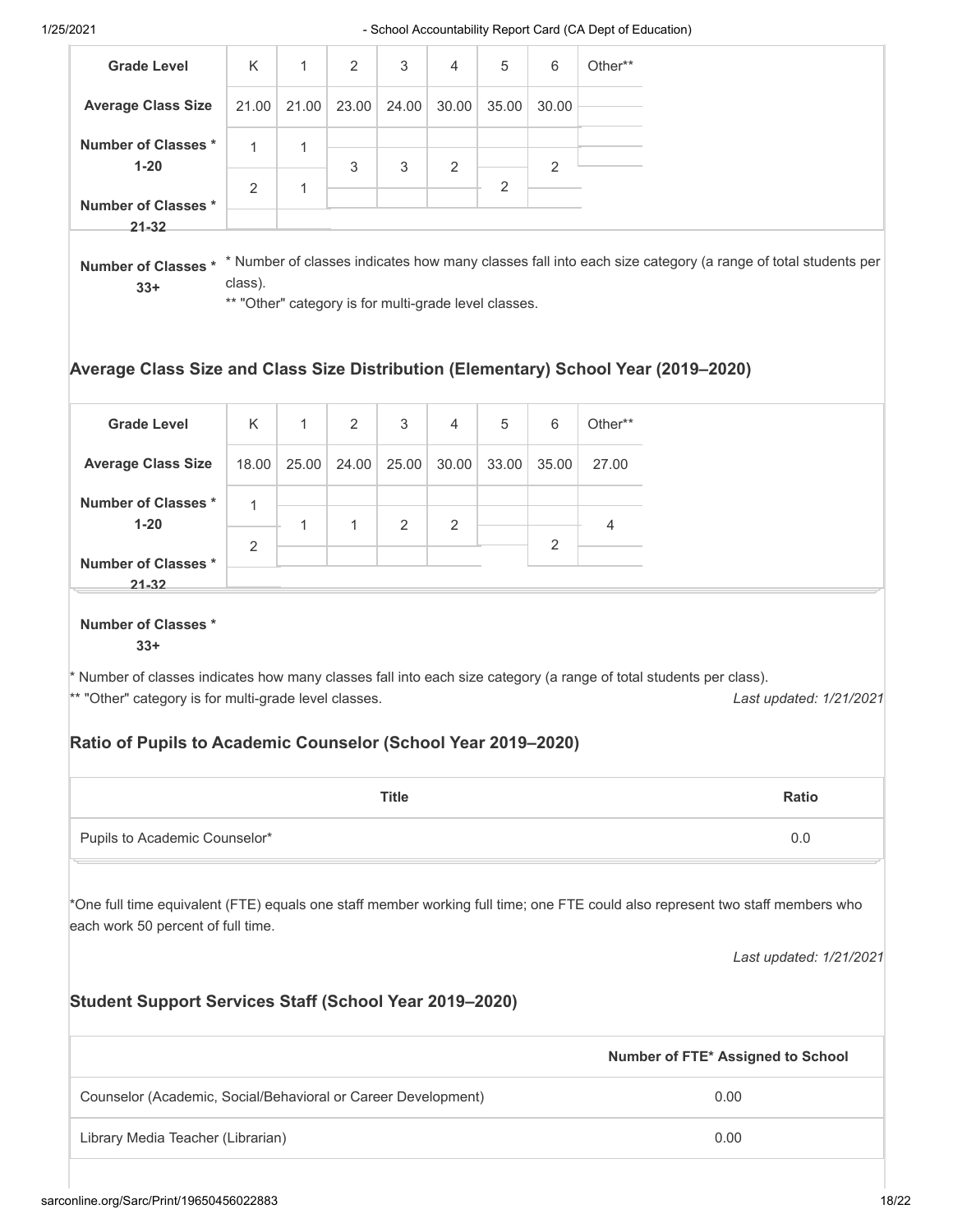|                                                 | Number of FTE* Assigned to School |
|-------------------------------------------------|-----------------------------------|
| Library Media Services Staff (Paraprofessional) | 0.50                              |
| Psychologist                                    | 2.00                              |
| Social Worker                                   | 0.00                              |
| <b>Nurse</b>                                    | 0.30                              |
| Speech/Language/Hearing Specialist              | 4.80                              |
| Resource Specialist (non-teaching)              | 1.00                              |
| Other                                           | 0.00                              |

\*One full time equivalent (FTE) equals one staff member working full time; one FTE could also represent two staff members who each work 50 percent of full time.

*Last updated: 1/21/2021*

#### **Expenditures Per Pupil and School Site Teacher Salaries (Fiscal Year 2018–2019)**

| Level                                            | <b>Total Expenditures</b><br><b>Per Pupil</b> | <b>Expenditures Per</b><br><b>Pupil</b><br>(Restricted) | <b>Expenditures Per</b><br><b>Pupil</b><br>(Unrestricted) | <b>Average Teacher</b><br><b>Salary</b> |
|--------------------------------------------------|-----------------------------------------------|---------------------------------------------------------|-----------------------------------------------------------|-----------------------------------------|
| School Site                                      | \$11513.04                                    | \$5111.31                                               | \$6401.73                                                 | \$70476.02                              |
| <b>District</b>                                  | N/A                                           | N/A                                                     | \$5590.71                                                 | \$76145.00                              |
| Percent Difference - School Site<br>and District | N/A                                           | N/A                                                     | 14.51%                                                    | $-7.44\%$                               |
| <b>State</b>                                     | N/A                                           | N/A                                                     | \$7750.12                                                 | \$84183.00                              |
| Percent Difference - School Site<br>and State    | N/A                                           | N/A                                                     | $-17.00\%$                                                | $-16.00\%$                              |

Note: Cells with N/A values do not require data.

*Last updated: 1/6/2021*

#### **Types of Services Funded (Fiscal Year 2019–2020)**

A combination of state and federal funding is used to cover all aspects of our instructional program.

Title I funds are used for (at least partially):

• Professional development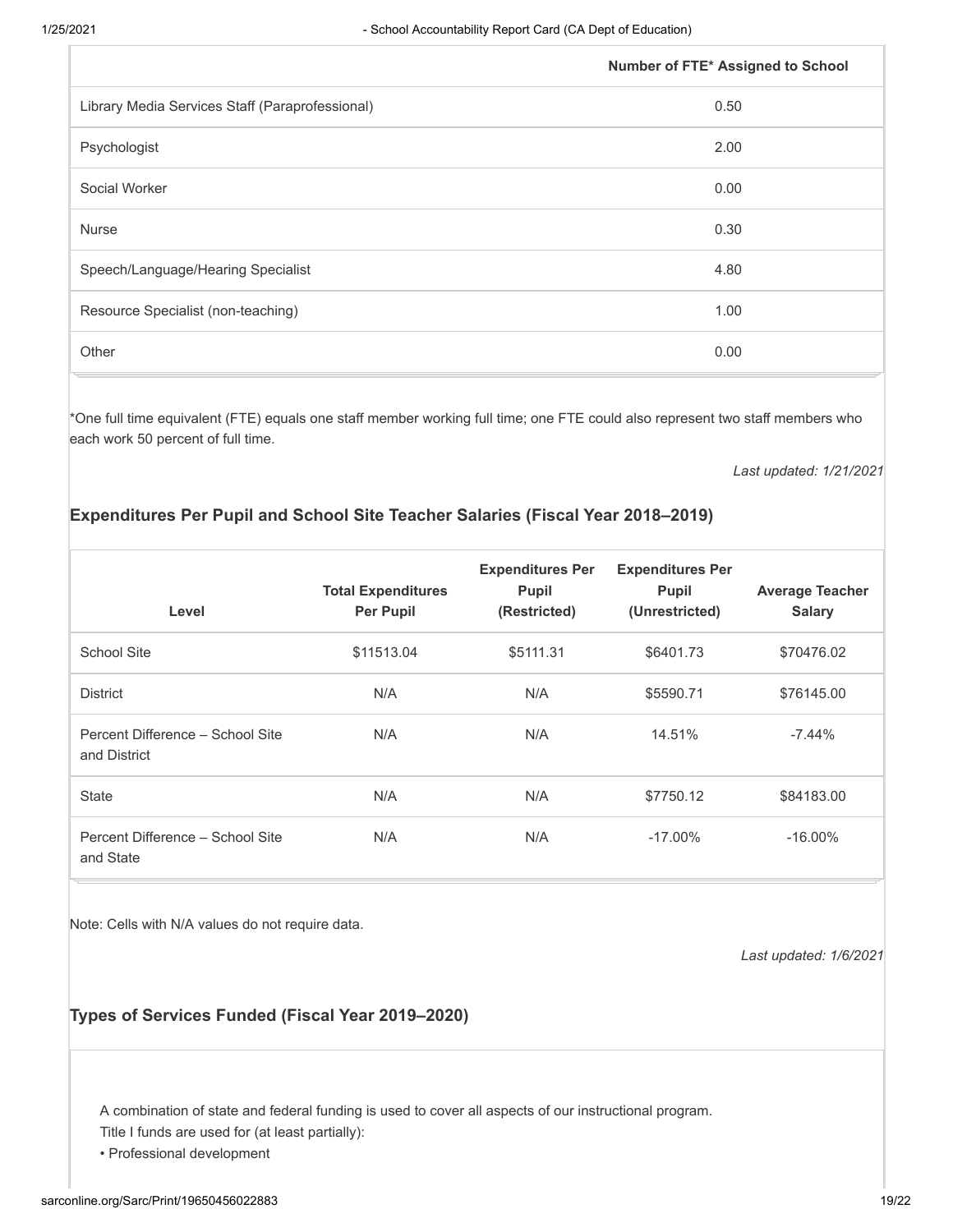- provide TOSAs that support instruction
- using SIPPS as a Tier II reading intervention for students

The District uses Title II funds to support professional development which will enhance early learning strategies. TOSAs are provided to support instruction through professional development and coaching opportunities.

Title III funds are utilized to expand educational opportunities that increase language and academic proficiency of our English learners, and to expand parent engagement opportunities.

*Last updated: 1/25/2021*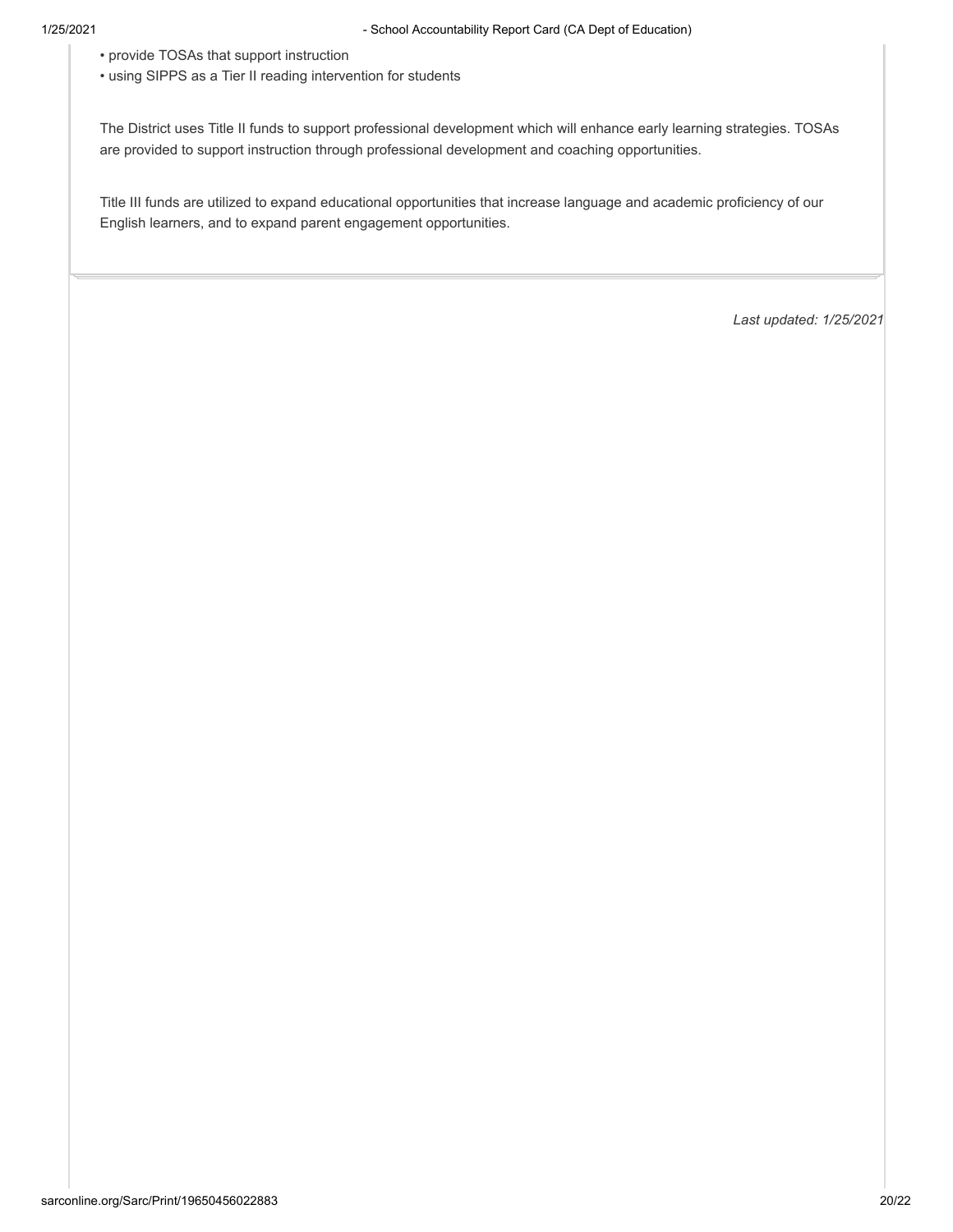#### **Teacher and Administrative Salaries (Fiscal Year 2018–2019)**

| Category                                      | <b>District Amount</b> | <b>State Average For Districts In Same Category</b> |
|-----------------------------------------------|------------------------|-----------------------------------------------------|
| Beginning Teacher Salary                      | \$44,026               | \$51,004                                            |
| Mid-Range Teacher Salary                      | \$68,487               | \$82,919                                            |
| <b>Highest Teacher Salary</b>                 | \$90,195               | \$104,604                                           |
| Average Principal Salary (Elementary)         | \$124,794              | \$131,277                                           |
| Average Principal Salary (Middle)             | \$                     | \$136,163                                           |
| Average Principal Salary (High)               | \$                     | \$128,660                                           |
| Superintendent Salary                         | \$185,895              | \$230,860                                           |
| Percent of Budget for Teacher Salaries        | 34.00%                 | 35.00%                                              |
| Percent of Budget for Administrative Salaries | 5.00%                  | 5.00%                                               |

For detailed information on salaries, see the CDE Certificated Salaries & Benefits web page at https://www.cde.ca.gov/ds/fd/cs/.